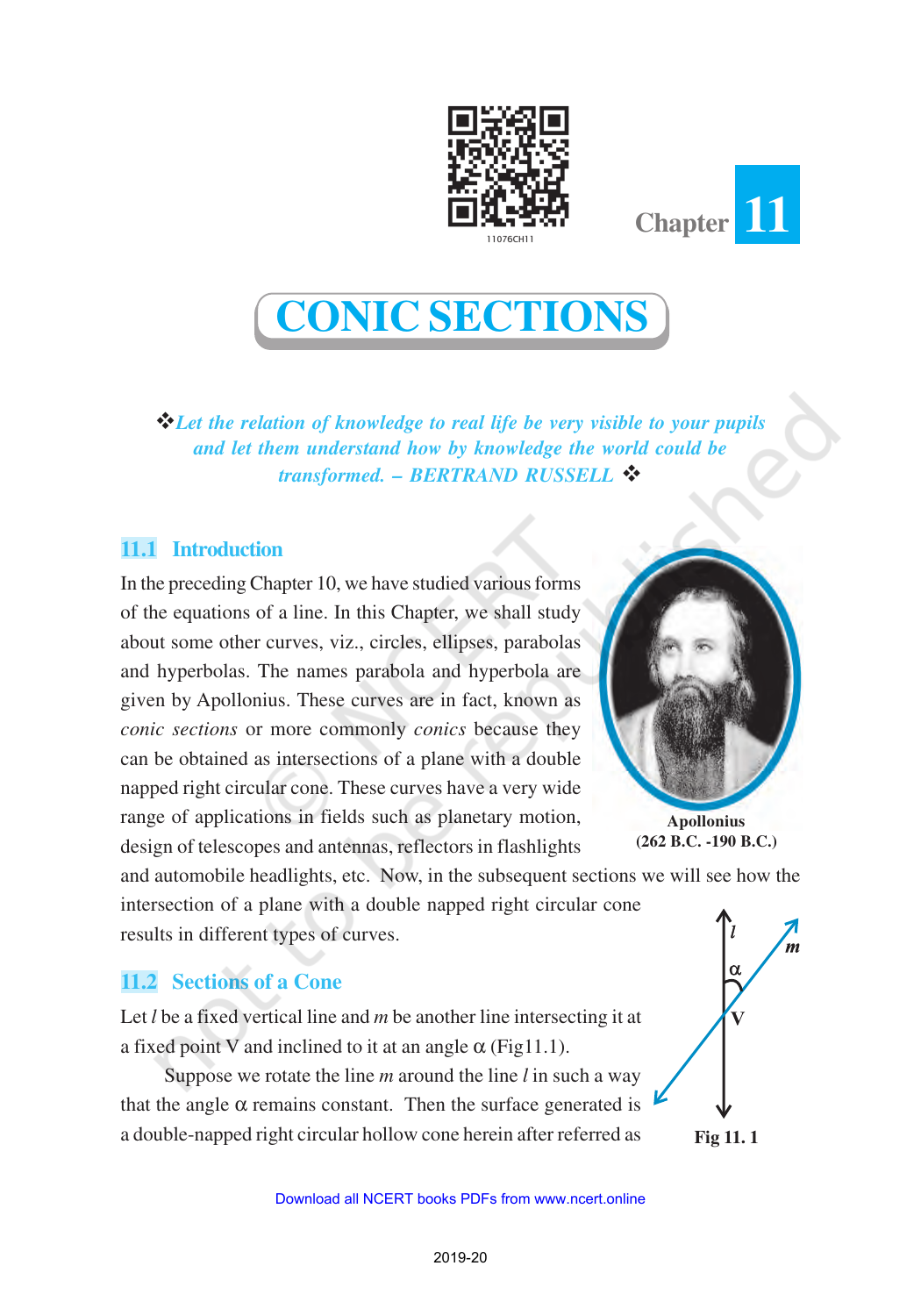





cone and extending indefinitely far in both directions (Fig11.2).

The point V is called the *vertex*; the line *l* is the *axis* of the cone. The rotating line *m* is called a *generator* of the cone. The *vertex* separates the cone into two parts called *nappes*.

If we take the intersection of a plane with a cone, the section so obtained is called a *conic section*. Thus, conic sections are the curves obtained by intersecting a right circular cone by a plane.

We obtain different kinds of conic sections depending on the position of the intersecting plane with respect to the cone and by the angle made by it with the vertical axis of the cone. Let β be the angle made by the intersecting plane with the vertical axis of the cone (Fig11.3).

The intersection of the plane with the cone can take place either at the vertex of the cone or at any other part of the nappe either below or above the vertex.

**11.2.1** *Circle, ellipse, parabola and hyperbola* When the plane cuts the nappe (other than the vertex) of the cone, we have the following situations:

- (a) When  $\beta = 90^\circ$ , the section is a *circle* (Fig11.4).
- (b) When  $\alpha < \beta < 90^\circ$ , the section is an *ellipse* (Fig11.5).
- **(c)** When β = α; the section is a *parabola* (Fig11.6).

(In each of the above three situations, the plane cuts entirely across one nappe of the cone).

**(d)** When 0 ≤ β < α; the plane cuts through both the nappes and the curves of intersection is a *hyperbola* (Fig11.7).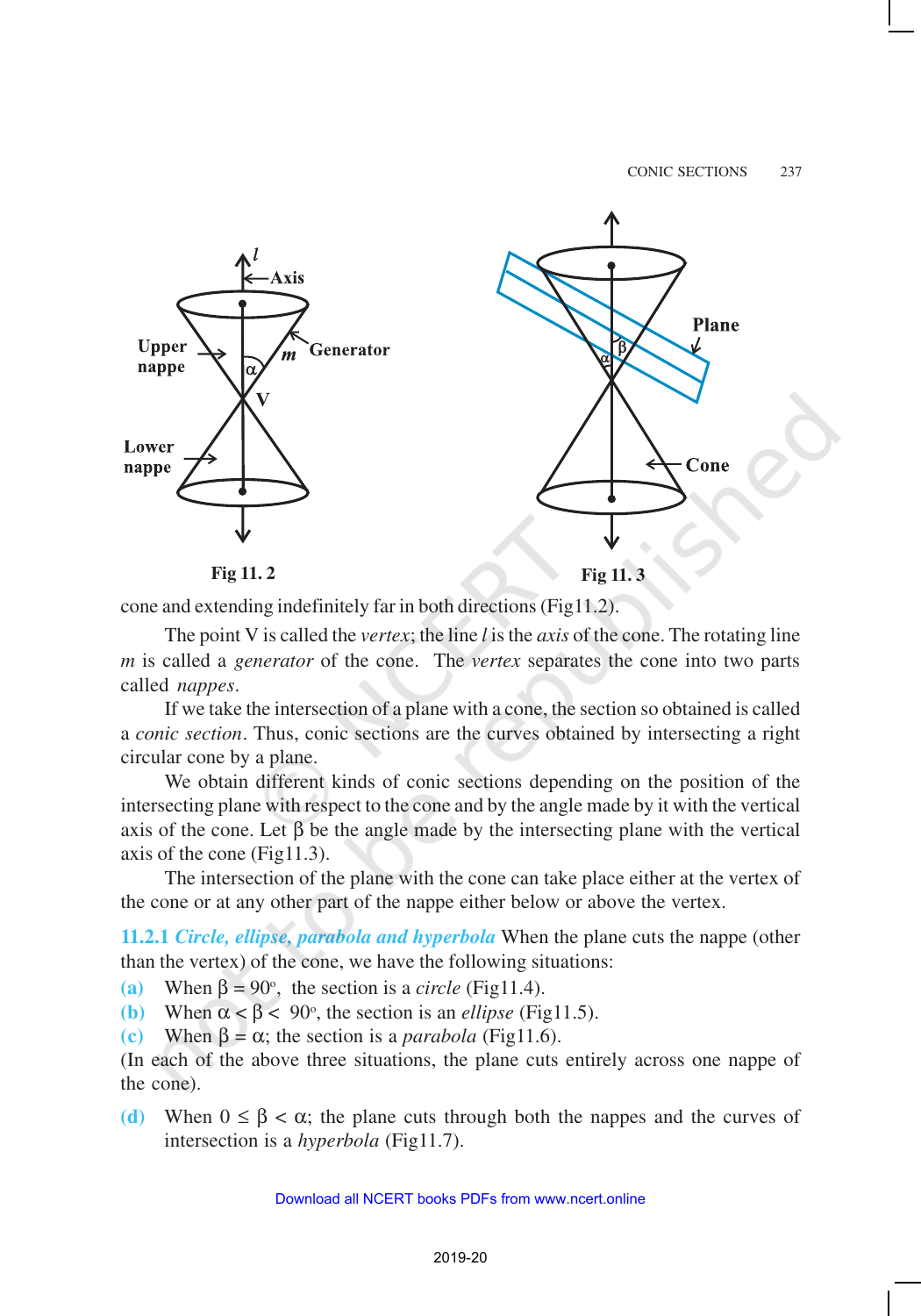

## **11.2.2** *Degenerated conic sections*

When the plane cuts at the vertex of the cone, we have the following different cases: (a) When  $\alpha < \beta \le 90^\circ$ , then the section is a point (Fig11.8).

- **(b)** When β = α, the plane contains a generator of the cone and the section is a straight line (Fig11.9).
- It is the degenerated case of a parabola.
- **(c)** When  $0 \leq \beta < \alpha$ , the section is a pair of intersecting straight lines (Fig11.10). It is the degenerated case of a *hyperbola*.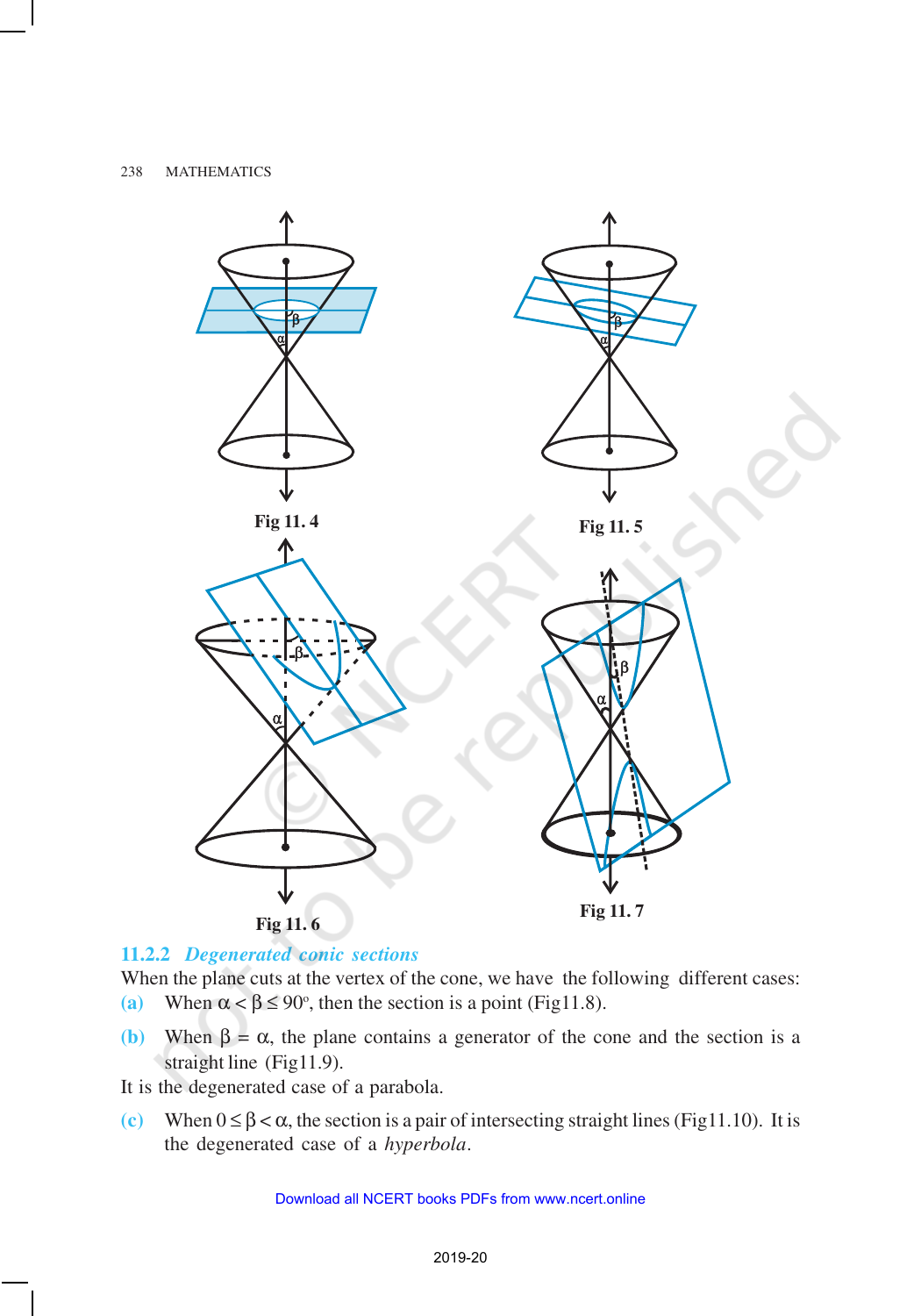In the following sections, we shall obtain the equations of each of these conic sections in standard form by defining them based on geometric properties.



**Definition 1** A circle is the set of all points in a plane that are equidistant from a fixed point in the plane.

The fixed point is called the *centre of the circle* and the distance from the centre to a point on the circle is called the *radius* of the circle (Fig 11.11).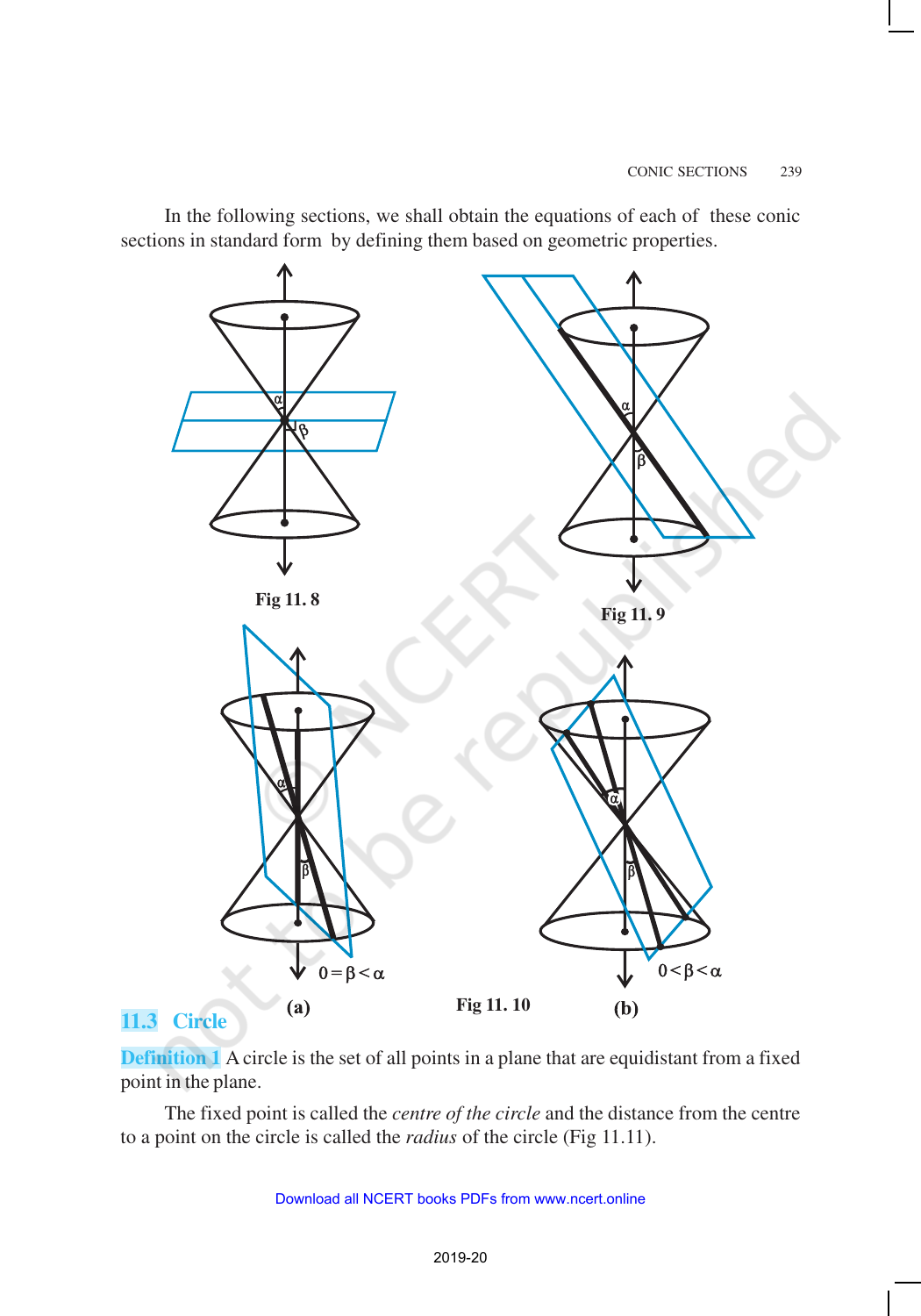

The equation of the circle is simplest if the centre of the circle is at the origin. However, we derive below the equation of the circle with a given centre and radius (Fig 11.12).

Given C  $(h, k)$  be the centre and *r* the radius of circle. Let  $P(x, y)$  be any point on the circle (Fig11.12). Then, by the definition,  $|CP| = r$ . By the distance formula, we have

i.e. 
$$
\sqrt{(x-h)^2 + (y-k)^2} = r
$$

$$
(x-h)^2 + (y-k)^2 = r^2
$$

This is the required equation of the circle with centre at (*h*,*k*) and radius *r* .

**Example 1** Find an equation of the circle with centre at (0,0) and radius *r*.

**Solution** Here  $h = k = 0$ . Therefore, the equation of the circle is  $x^2 + y^2 = r^2$ .

**Example 2** Find the equation of the circle with centre  $(-3, 2)$  and radius 4.

**Solution** Here  $h = -3$ ,  $k = 2$  and  $r = 4$ . Therefore, the equation of the required circle is  $(x + 3)^2 + (y - 2)^2 = 16$ 

**Example 3** Find the centre and the radius of the circle  $x^2 + y^2 + 8x + 10y - 8 = 0$ **Solution** The given equation is

$$
(x^2 + 8x) + (y^2 + 10y) = 8
$$

Now, completing the squares within the parenthesis, we get

i.e. 
$$
(x^2 + 8x + 16) + (y^2 + 10y + 25) = 8 + 16 + 25
$$

$$
(x + 4)^2 + (y + 5)^2 = 49
$$

i.e.  ${x-(-4)}^2 + {y-(-5)}^2 = 7^2$ 

Therefore, the given circle has centre at  $(-4, -5)$  and radius 7.

#### Download all NCERT books PDFs from [www.ncert.online](http://www.ncert.online)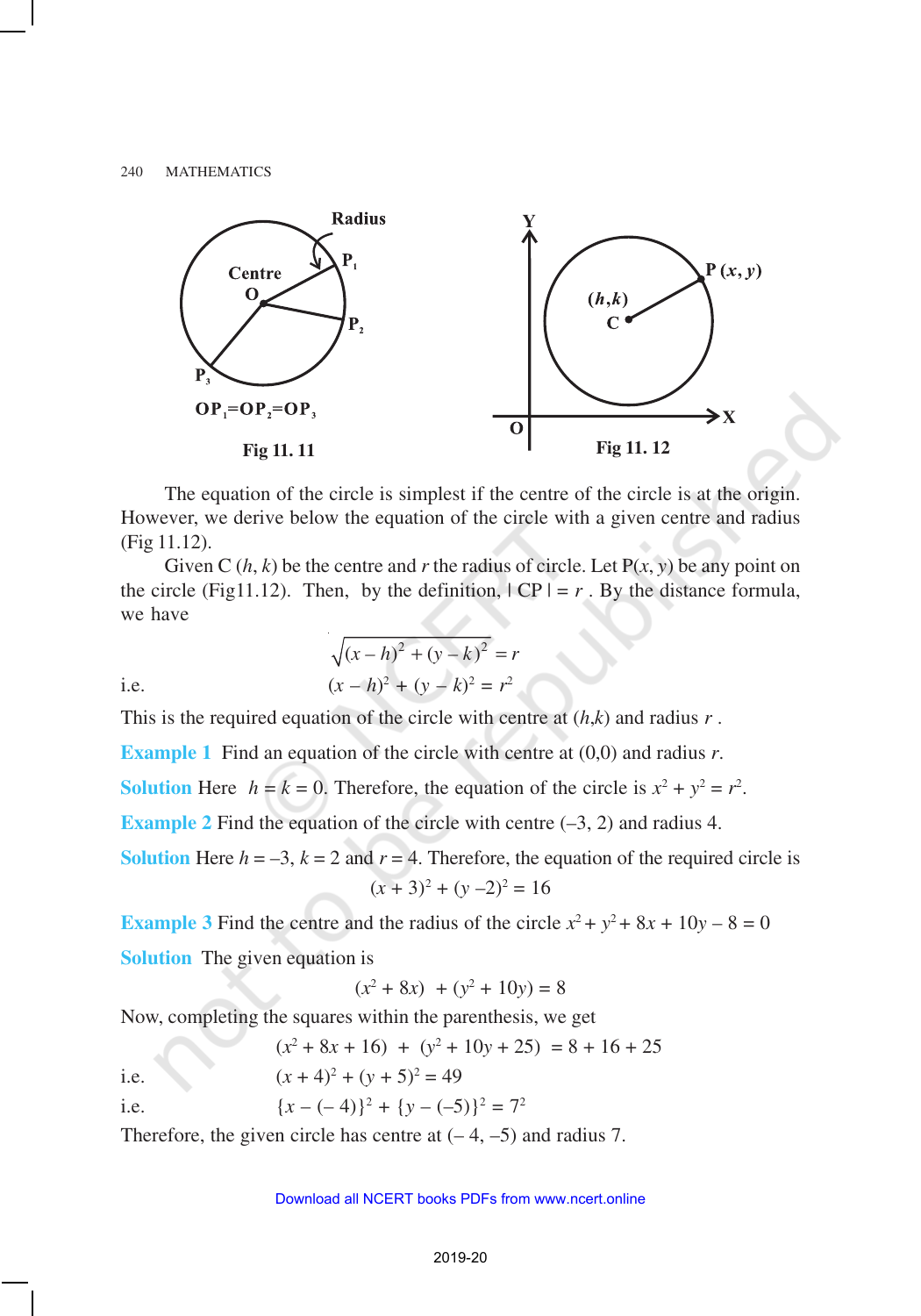**Example 4** Find the equation of the circle which passes through the points  $(2, -2)$ , and (3.4) and whose centre lies on the line  $x + y = 2$ .

**Solution** Let the equation of the circle be  $(x - h)^2 + (y - k)^2 = r^2$ .

Since the circle passes through  $(2, -2)$  and  $(3, 4)$ , we have  $(2 - h)^2 + (-2 - k)^2 = r^2$ ... (1) and  $(3-h)^2 + (4-k)^2 = r^2$ ... (2) Also since the centre lies on the line  $x + y = 2$ , we have  $h + k = 2$  ... (3) Solving the equations  $(1)$ ,  $(2)$  and  $(3)$ , we get  $h = 0.7$ ,  $k = 1.3$  and  $r^2 = 12.58$ Hence, the equation of the required circle is  $(x - 0.7)^2 + (y - 1.3)^2 = 12.58.$ 

**EXERCISE 11.1**

In each of the following Exercises 1 to 5, find the equation of the circle with

- **1.** centre (0,2) and radius 2 **2.** centre (–2,3) and radius 4
- **3.** centre ( 4  $\frac{1}{\cdot}$ 2  $\frac{1}{2}$ ,  $\frac{1}{4}$ ) and radius 12 1 **4.** centre (1,1) and radius  $\sqrt{2}$

**5.** centre  $(-a, -b)$  and radius  $\sqrt{a^2 - b^2}$ .

In each of the following Exercises 6 to 9, find the centre and radius of the circles.

- **6.**  $(x + 5)^2 + (y 3)^2$  $= 36$  7.  $x^2 + y^2 - 4x - 8y - 45 = 0$ **8.**  $x^2 + y^2 - 8x + 10y - 12 = 0$  **9.** 2*x*  $x^2 + 2y^2 - x = 0$
- **10.** Find the equation of the circle passing through the points (4,1) and (6,5) and whose centre is on the line  $4x + y = 16$ .
- **11.** Find the equation of the circle passing through the points (2,3) and (–1,1) and whose centre is on the line  $x - 3y - 11 = 0$ .
- **12.** Find the equation of the circle with radius 5 whose centre lies on *x*-axis and passes through the point (2,3).
- **13.** Find the equation of the circle passing through (0,0) and making intercepts *a* and *b* on the coordinate axes.
- **14.** Find the equation of a circle with centre (2,2) and passes through the point (4,5).
- **15.** Does the point  $(-2.5, 3.5)$  lie inside, outside or on the circle  $x^2 + y^2 = 25$ ?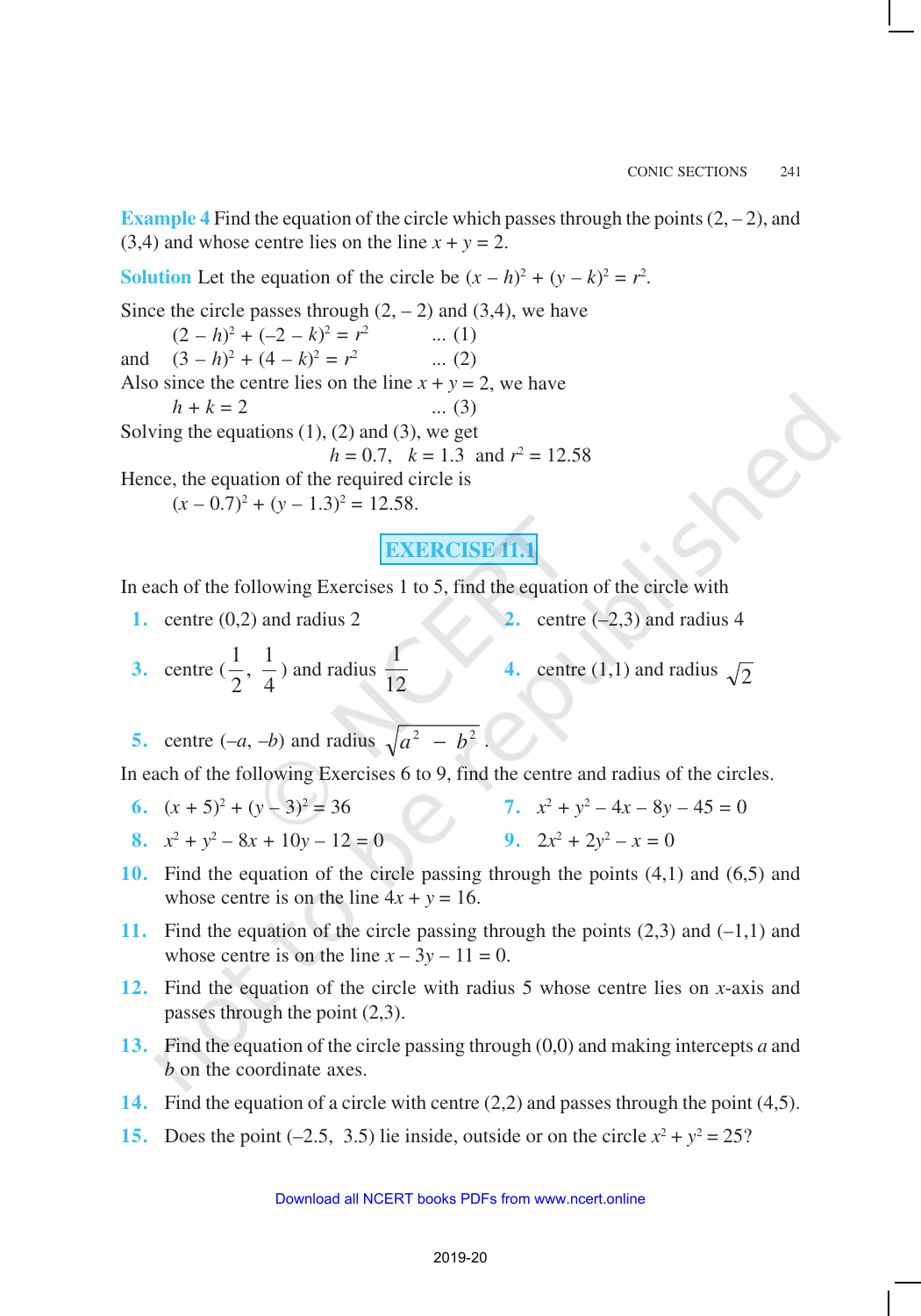## **11.4 Parabola**

**Definition 2** A parabola is the set of all points in a plane that are equidistant from a fixed line and a fixed point (not on the line) in the plane.

The fixed line is called the *directrix* of the parabola and the fixed point F is called the *focus* (Fig 11.13). ('Para' means 'for' and 'bola' means 'throwing', i.e., the shape described when you throw a ball in the air).

**Note** If the fixed point lies on the fixed line, then the set of points in the plane, which are equidistant from the fixed point and the fixed line is the straight line through the fixed point and perpendicular to the fixed line. We call this straight line as *degenerate case* of the parabola.

A line through the focus and perpendicular to the *directrix* is called the *axis* of the parabola. The point of intersection of parabola with the axis is called the vertex of the parabola (Fig11.14).

## **11.4.1** *Standard equations of parabola* The

equation of a *parabola* is simplest if the vertex

is at the origin and the axis of symmetry is along the *x*-axis or *y*-axis. The four possible such orientations of parabola are shown below in Fig11.15 (a) to (d).





**Fig 11.14**



Download all NCERT books PDFs from [www.ncert.online](http://www.ncert.online)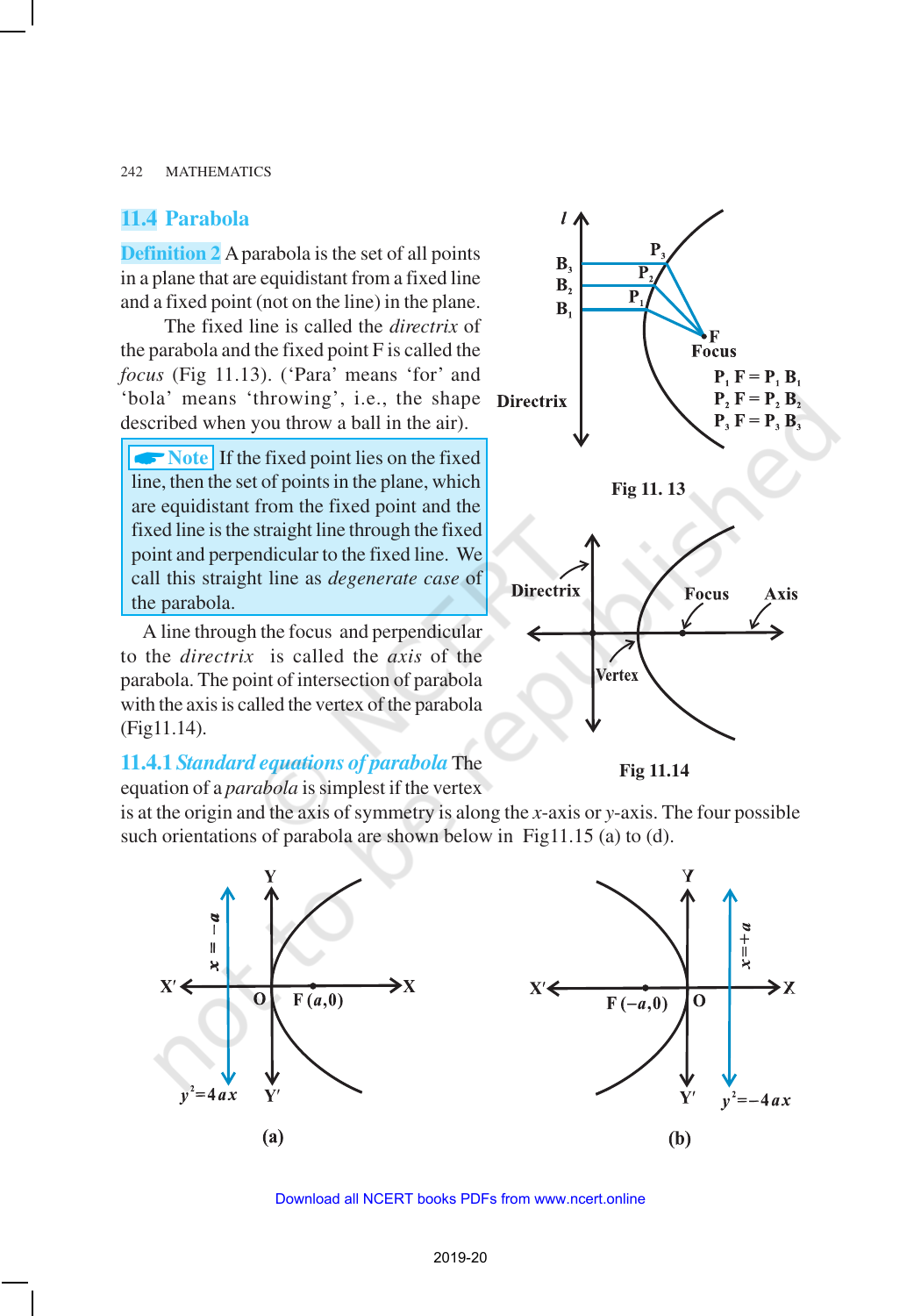

We will derive the equation for the parabola shown above in Fig 11.15 (a) with *focus* at  $(a, 0)$   $a > 0$ ; and directricx  $x = -a$  as below:

Let F be the *focus* and *l* the *directrix*. Let FM be perpendicular to the *directrix* and bisect FM at the point O. Produce MO to X. By the  $(-a, y)$  B definition of parabola, the mid-point O is on the parabola and is called the *vertex* of the parabola. Take O as origin, OX the *x*-axis and OY perpendicular to it as the *y*-axis. Let the distance from the directrix to the focus be 2*a*. Then, the coordinates of the *focus* are (*a*, 0), and the equation of the *directrix* is  $x + a = 0$  as in Fig11.16. Let  $P(x, y)$  be any point on the parabola such that



 $PF = PB$ , ... (1)

where PB is perpendicular to *l*. The coordinates of B are  $(-a, y)$ . By the distance formula, we have

$$
PF = \sqrt{(x-a)^2 + y^2}
$$
 and  $PB = \sqrt{(x+a)^2}$   
Since PF = PB, we have

i.e. 
$$
\sqrt{(x-a)^2 + y^2} = \sqrt{(x+a)^2}
$$
  
\nii.e. 
$$
(x-a)^2 + y^2 = (x+a)^2
$$
  
\nor 
$$
x^2 - 2ax + a^2 + y^2 = x^2 + 2ax + a^2
$$
  
\nor 
$$
y^2 = 4ax (a > 0).
$$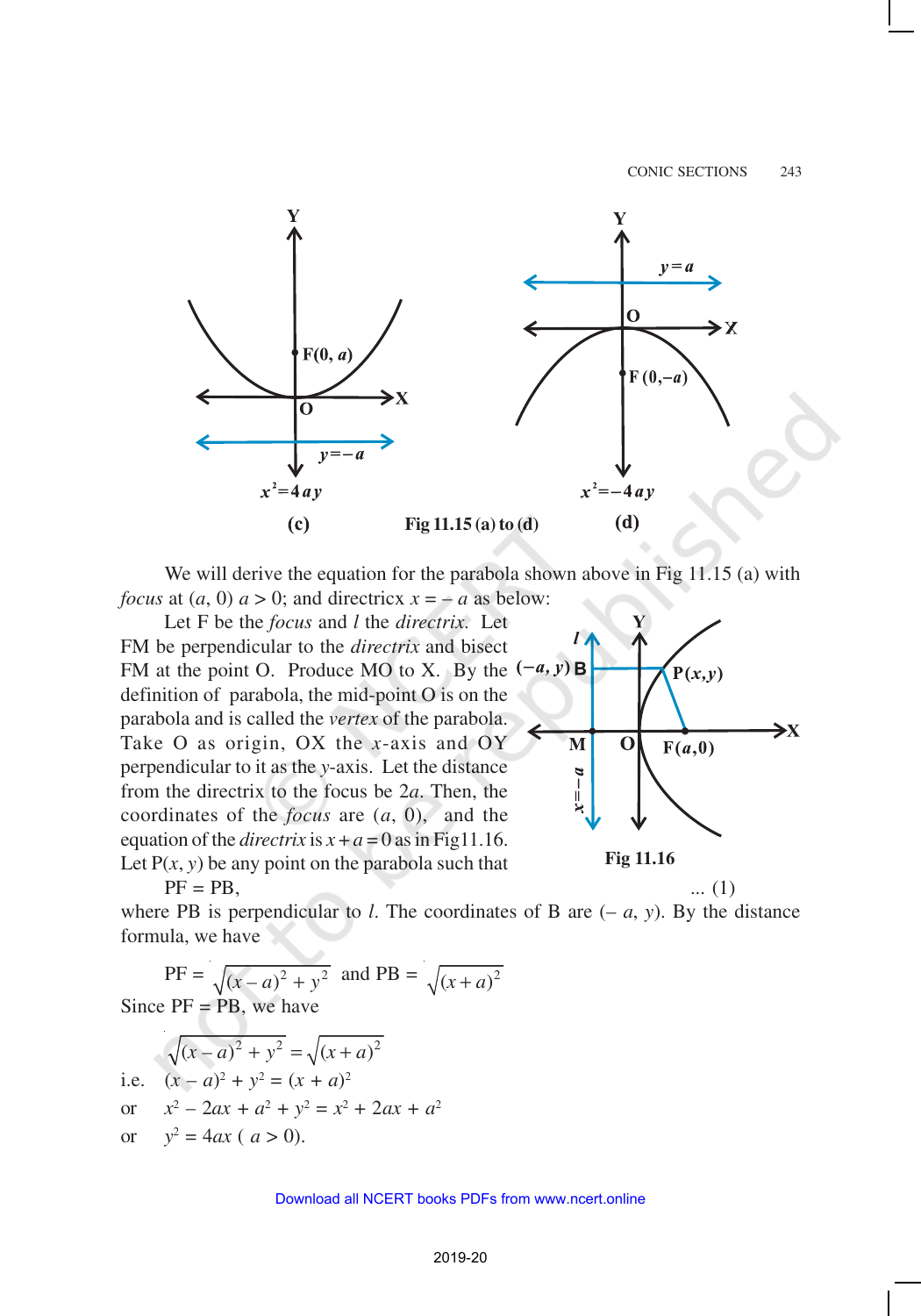Hence, any point on the parabola satisfies

$$
y^2 = 4ax.\tag{2}
$$

Conversely, let  $P(x, y)$  satisfy the equation (2)

PF = 
$$
\sqrt{(x-a)^2 + y^2}
$$
 =  $\sqrt{(x-a)^2 + 4ax}$   
=  $\sqrt{(x+a)^2}$  = PB ... (3)

and so  $P(x, y)$  lies on the parabola.

Thus, from (2) and (3) we have proved that the equation to the parabola with vertex at the origin, focus at  $(a,0)$  and directrix  $x = -a$  is  $y^2 = 4ax$ .

**Discussion** In equation (2), since  $a > 0$ , x can assume any positive value or zero but no negative value and the curve extends indefinitely far into the first and the fourth quadrants. The axis of the parabola is the positive *x*-axis.

Similarly, we can derive the equations of the parabola*s* in:

Fig 11.15 (b) as  $y^2 = -4ax$ , Fig 11.15 (c) as  $x^2 = 4ay$ , Fig 11.15 (d) as  $x^2 = -4ay$ ,

These four equations are known as *standard equations* of parabola*s.*

**And The standard equations of parabolas have focus on one of the coordinate** axis; vertex at the *origin* and thereby the directrix is parallel to the other coordinate axis. However, the study of the equations of parabolas with focus at any point and any line as directrix is beyond the scope here.

From the standard equations of the parabolas, Fig11.15, we have the following observations:

- **1.** Parabola is symmetric with respect to the axis of the parabola.If the equation has a  $y^2$  term, then the axis of symmetry is along the *x*-axis and if the equation has an  $x^2$  term, then the axis of symmetry is along the *y*-axis.
- **2.** When the axis of symmetry is along the *x*-axis the parabola opens to the
	- (a) right if the coefficient of  $x$  is positive,
	- (b) left if the coefficient of  $x$  is negative.
- **3.** When the axis of symmetry is along the *y*-axis the parabola opens
	- (c) upwards if the coefficient of *y* is positive.
	- (d) downwards if the coefficient of *y* is negative.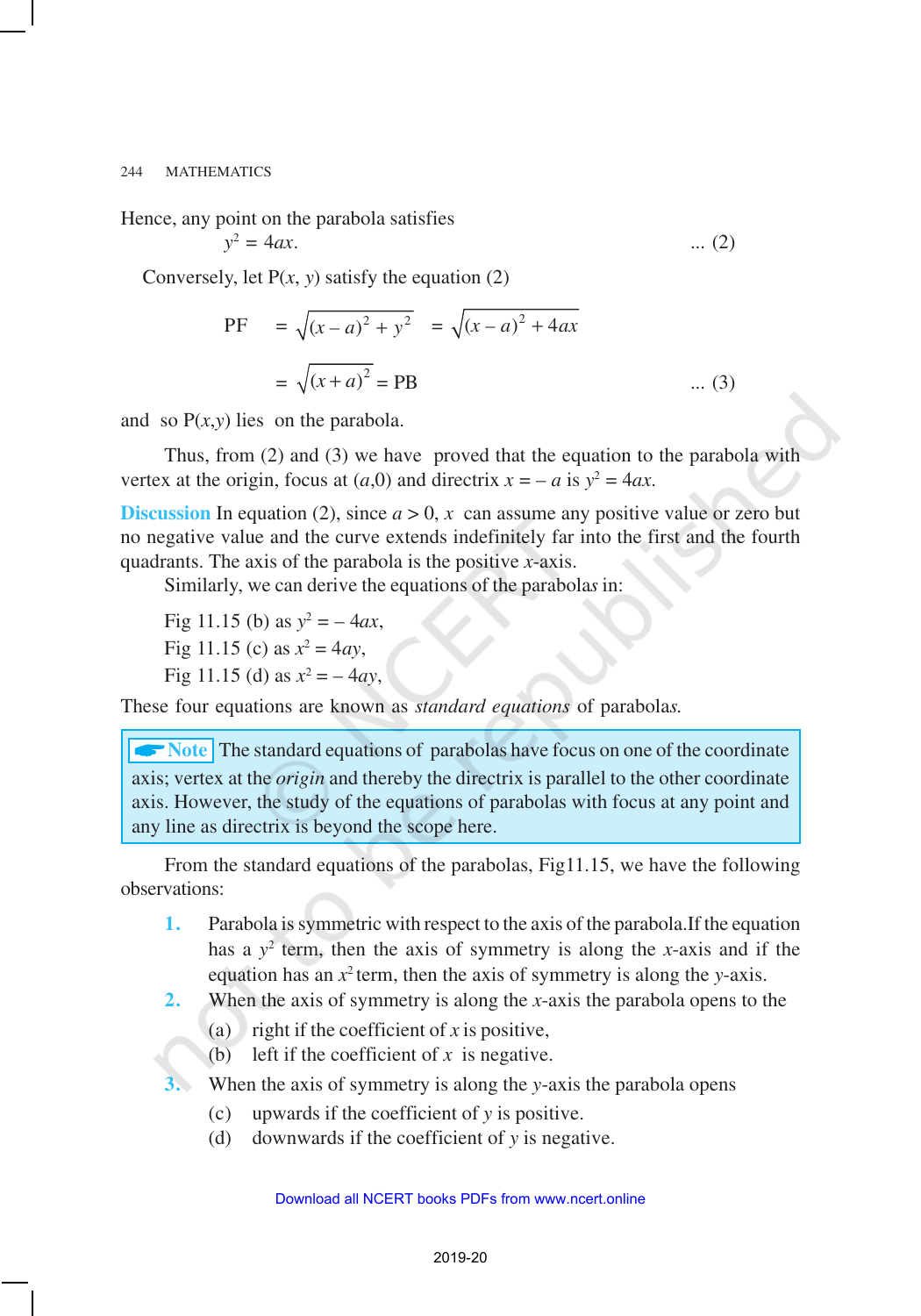## **11.4.2** *Latus rectum*

**Definition 3** Latus rectum of a parabola is a line segment perpendicular to the axis of the parabola, through the focus and whose end points lie on the parabola (Fig11.17).

## To find the Length of the latus rectum of the parabola  $y^2 = 4ax$  (Fig 11.18).

By the definition of the parabola,  $AF = AC$ .

But  $AC = FM = 2a$ 

Hence  $AF = 2a$ 

And since the parabola is symmetric with respect to *x*-axis  $AF = FB$  and so

AB = Length of the latus rectum = 4*a*.



the parabola  $y^2 = 8x$ .

**Solution** The given equation involves  $y^2$ , so the axis of symmetry is along the *x*-axis.

The coefficient of  $x$  is positive so the parabola opens to the right. Comparing with the given equation  $y^2 = 4ax$ , we find that  $a = 2$ .

**Fig 11.19**

 $\mathbf 0$ 

 $\mathbf{\tilde{c}}$  $\frac{1}{11}$ 

 $(2,0)$ 

 $\mathbf{\geq}$ 

Thus, the focus of the parabola is (2, 0) and the equation of the directrix of the parabola is  $x = -2$  (Fig 11.19).

Length of the latus rectum is  $4a = 4 \times 2 = 8$ .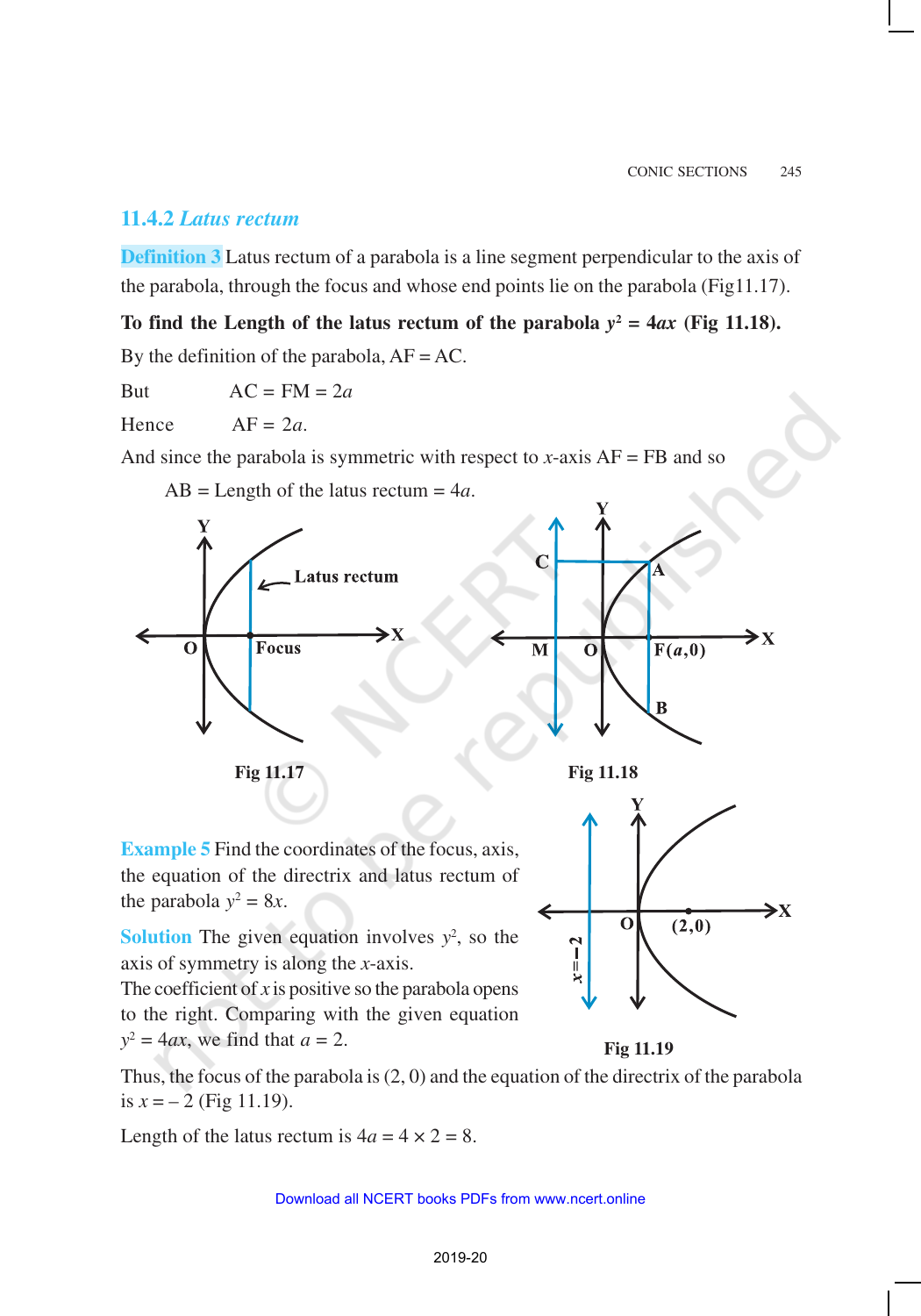**Example 6** Find the equation of the parabola with focus (2,0) and directrix  $x = -2$ .

**Solution** Since the focus (2,0) lies on the *x*-axis, the *x*-axis itself is the axis of the parabola. Hence the equation of the parabola is of the form either  $y^2 = 4ax$  or  $y^2 = -4ax$ . Since the directrix is  $x = -2$  and the focus is (2,0), the parabola is to be of the form  $y^2 = 4ax$  with  $a = 2$ . Hence the required equation is  $y^2 = 4(2)x = 8x$ 

**Example 7** Find the equation of the parabola with vertex at  $(0, 0)$  and focus at  $(0, 2)$ .

**Solution** Since the vertex is at (0,0) and the focus is at (0,2) which lies on *y*-axis, the *y*-axis is the axis of the parabola*.* Therefore, equation of the parabola is of the form  $x^2 = 4ay$ , thus, we have

$$
x^2 = 4(2)y
$$
, i.e.,  $x^2 = 8y$ .

**Example 8** Find the equation of the parabola which is symmetric about the *y*-axis, and passes through the point (2,–3).

**Solution** Since the parabola is symmetric about *y*-axis and has its vertex at the origin, the equation is of the form  $x^2 = 4ay$  or  $x^2 = -4ay$ , where the sign depends on whether the parabola opens upwards or downwards. But the parabola passes through  $(2,-3)$ which lies in the fourth quadrant, it must open downwards. Thus the equation is of the form  $x^2 = -4ay$ .

Since the parabola passes through  $(2,-3)$ , we have

$$
2^2 = -4a(-3)
$$
, i.e.,  $a = \frac{1}{3}$ 

Therefore, the equation of the parabola is

$$
x^2 = -4\left(\frac{1}{3}\right)y
$$
, i.e.,  $3x^2 = -4y$ .

**EXERCISE 11.2**

In each of the following Exercises 1 to 6, find the coordinates of the focus, axis of the parabola, the equation of the directrix and the length of the latus rectum.

1.  $y^2$  $x^2 = 6y$  **3.**  $y^2 = -8x$ **4.**  $x^2 = -16y$  **5.**  $y^2 = 10x$  **6.**  $x^2 = -9y$ 

In each of the Exercises 7 to 12, find the equation of the parabola that satisfies the given conditions: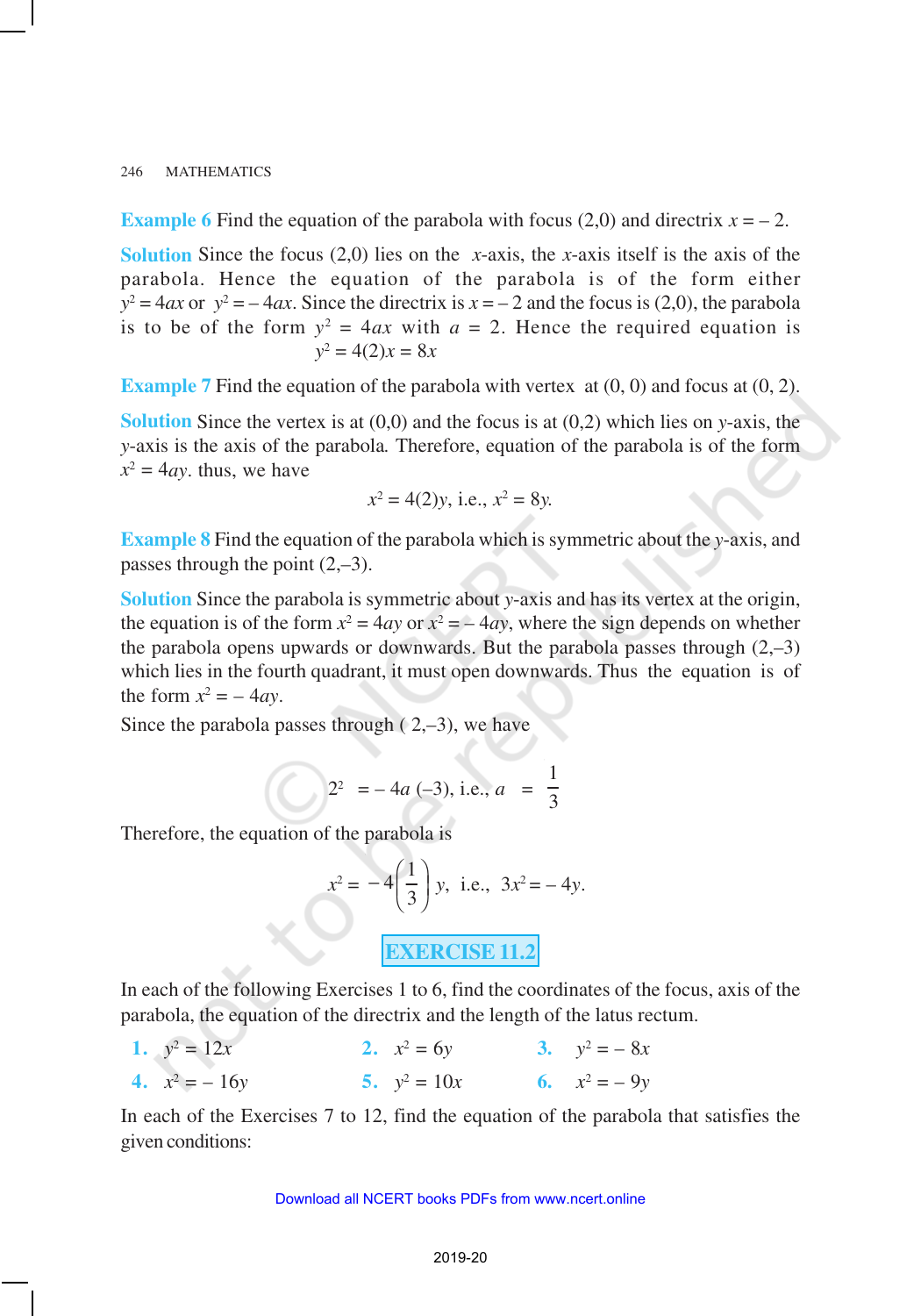**7.** Focus (6,0); directrix  $x = -6$ 

8. Focus 
$$
(0,-3)
$$
; directrix  $y = 3$ 

- **9.** Vertex (0,0); focus (3,0) **10.** Vertex (0,0); focus (-2,0)
- -
- **11.** Vertex (0,0) passing through (2,3) and axis is along *x*-axis.
- **12.** Vertex (0,0), passing through (5,2) and symmetric with respect to *y*-axis.

# **11. 5 Ellipse**

**Definition 4** An *ellipse* is the set of all points in a plane, the sum of whose distances from two fixed points in the plane is a constant.

The two fixed points are called the *foci* (plural of '*focus*') of the ellipse (Fig11.20).

**Note** The constant which is the sum of the distances of a point on the ellipse from the two fixed points is always greater than the distance between the two fixed points.



The mid point of the line segment joining the foci is called the *centre* of the ellipse. The line segment through the foci of the ellipse is called the *major axis* and the line segment through the centre and perpendicular to the major axis is called the *minor axis*. The end points of the major axis are called the *vertices* of the ellipse(Fig 11.21).



We denote the length of the major axis by 2*a*, the length of the minor axis by 2*b* and the distance between the foci by 2*c*. Thus, the length of the semi major axis is *a* and semi-minor axis is *b* (Fig11.22).

## Download all NCERT books PDFs from [www.ncert.online](http://www.ncert.online)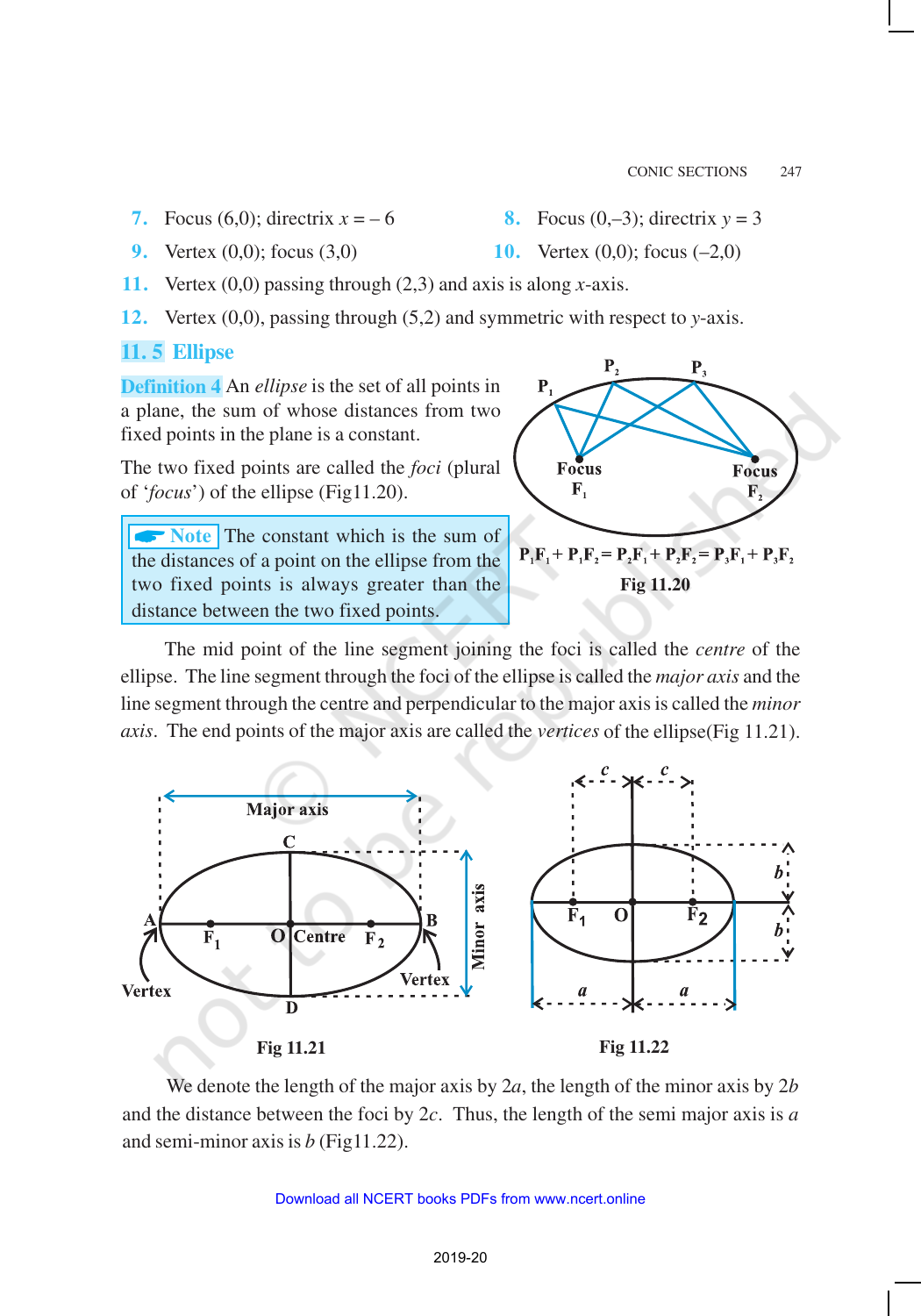**11.5.1** *Relationship between semi-major axis, semi-minor axis and the distance of the focus from the centre of the ellipse* **(Fig 11.23).**

Take a point P at one end of the major axis.  $\bf{R}$ Sum of the distances of the point P to the foci is  $F_1 P + F_2 P = F_1 O + OP + F_2 P$ (Since,  $F_1P = F_1O + OP$ )  $= c + a + a - c = 2a$ 





.

F.

Take a point Q at one end of the minor axis. Sum of the distances from the point Q to the foci is

$$
F_1Q + F_2Q = \sqrt{b^2 + c^2} + \sqrt{b^2 + c^2} = 2\sqrt{b^2 + c^2}
$$

Since both P and Q lies on the ellipse.

By the definition of ellipse, we have

$$
2\sqrt{b^2 + c^2} = 2a
$$
, i.e.,  $a = \sqrt{b^2 + c^2}$   
or  $a^2 = b^2 + c^2$ , i.e.,  $c = \sqrt{a^2 - b^2}$ 

**11.5.2** *Special cases of an ellipse* In the equation  $c^2 = a^2 - b^2$  obtained above, if we keep *a* fixed and vary *c* from 0 to *a*, the resulting ellipses will vary in shape.

**Case (i)** When  $c = 0$ , both foci merge together with the centre of the ellipse and  $a^2 = b^2$ , i.e.,  $a = b$ , and so the ellipse becomes circle (Fig11.24). Thus, circle is a special case of an ellipse which is dealt in Section 11.3.

**Case (ii)** When  $c = a$ , then  $b = 0$ . The ellipse reduces to the line segment  $F_1F_2$  joining the two foci (Fig11.25).

## **11.5.3** *Eccentricity*

**Definition 5** The eccentricity of an ellipse is the ratio of the distances from the centre of the ellipse to one of the foci and to one of the vertices of the ellipse (eccentricity is

denoted by *e*) i.e., 
$$
e = \frac{c}{a}
$$
.



**Fig 11.25**

F,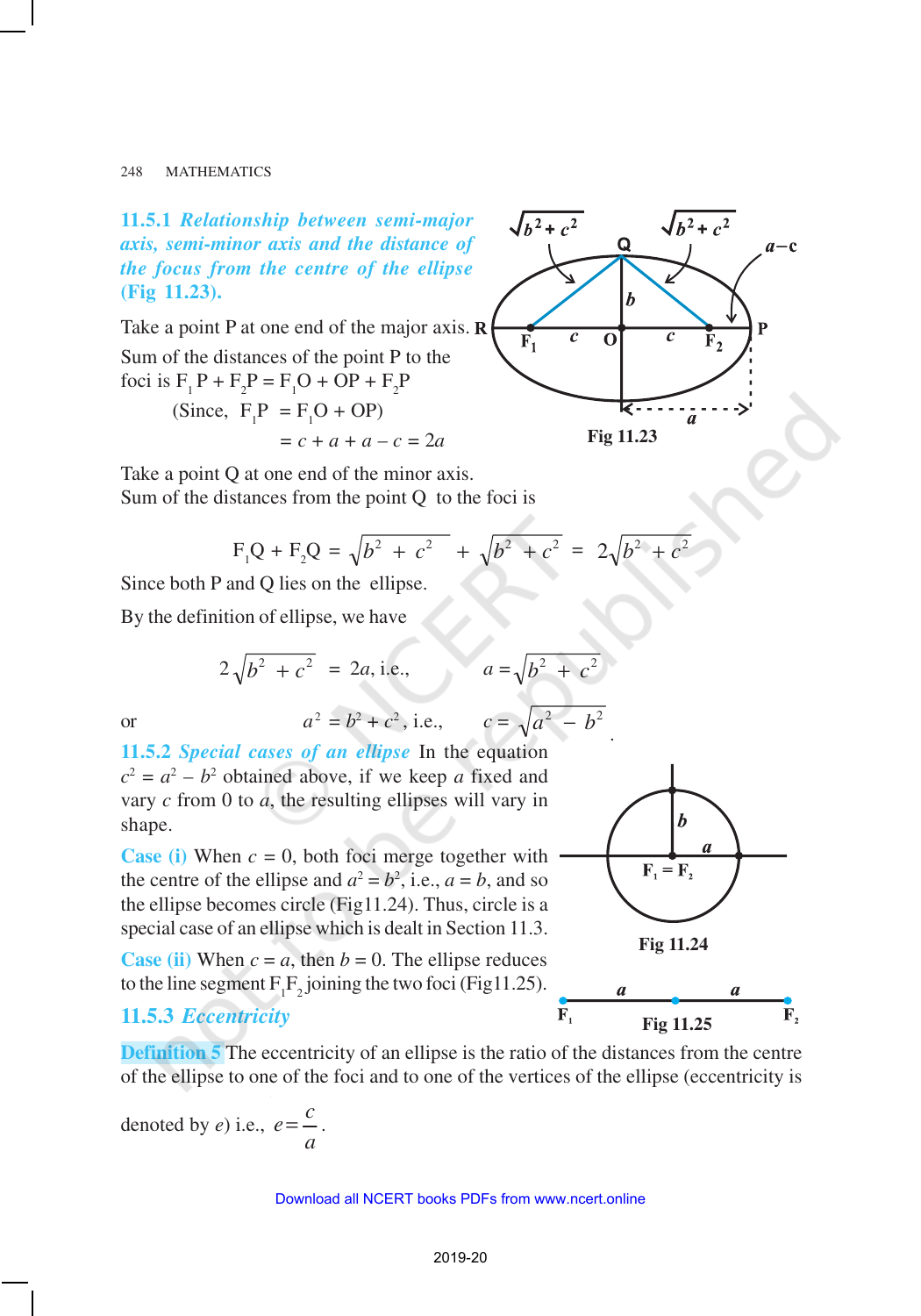Then since the focus is at a distance of *c* from the centre, in terms of the eccentricity the focus is at a distance of *ae* from the centre.

**11.5.4** *Standard equations of an ellipse* The equation of an ellipse is simplest if the centre of the ellipse is at the origin and the foci are



on the *x*-axis or *y*-axis. The two such possible orientations are shown in Fig 11.26.

We will derive the equation for the ellipse shown above in Fig 11.26 (a) with foci on the *x*-axis.

Let  $F_1$  and  $F_2$  be the foci and O be the midpoint of the line segment  $F_1F_2$ . Let O be the origin and the line from O through  $F_2$  be the positive *x*-axis and that through  $F_1$  as the negative *x*-axis. Let, the line through O perpendicular to the  $x$ -axis be the *y*-axis. Let the coordinates of  $F_1$  be  $(-c, 0)$  and  $F_2$  be  $(c, 0)$  (Fig 11.27).

Let  $P(x, y)$  be any point on the ellipse such that the sum of the distances from P to the two foci be 2*a* so given

$$
PF_1 + PF_2 = 2a.
$$
 ... (1)  
Using the distance formula, we have

$$
\sqrt{(x+c)^2 + y^2} + \sqrt{(x-c)^2 + y^2} = 2a
$$
  
i.e.,  $\sqrt{(x+c)^2 + y^2} = 2a - \sqrt{(x-c)^2 + y^2}$ 



**Fig 11.27**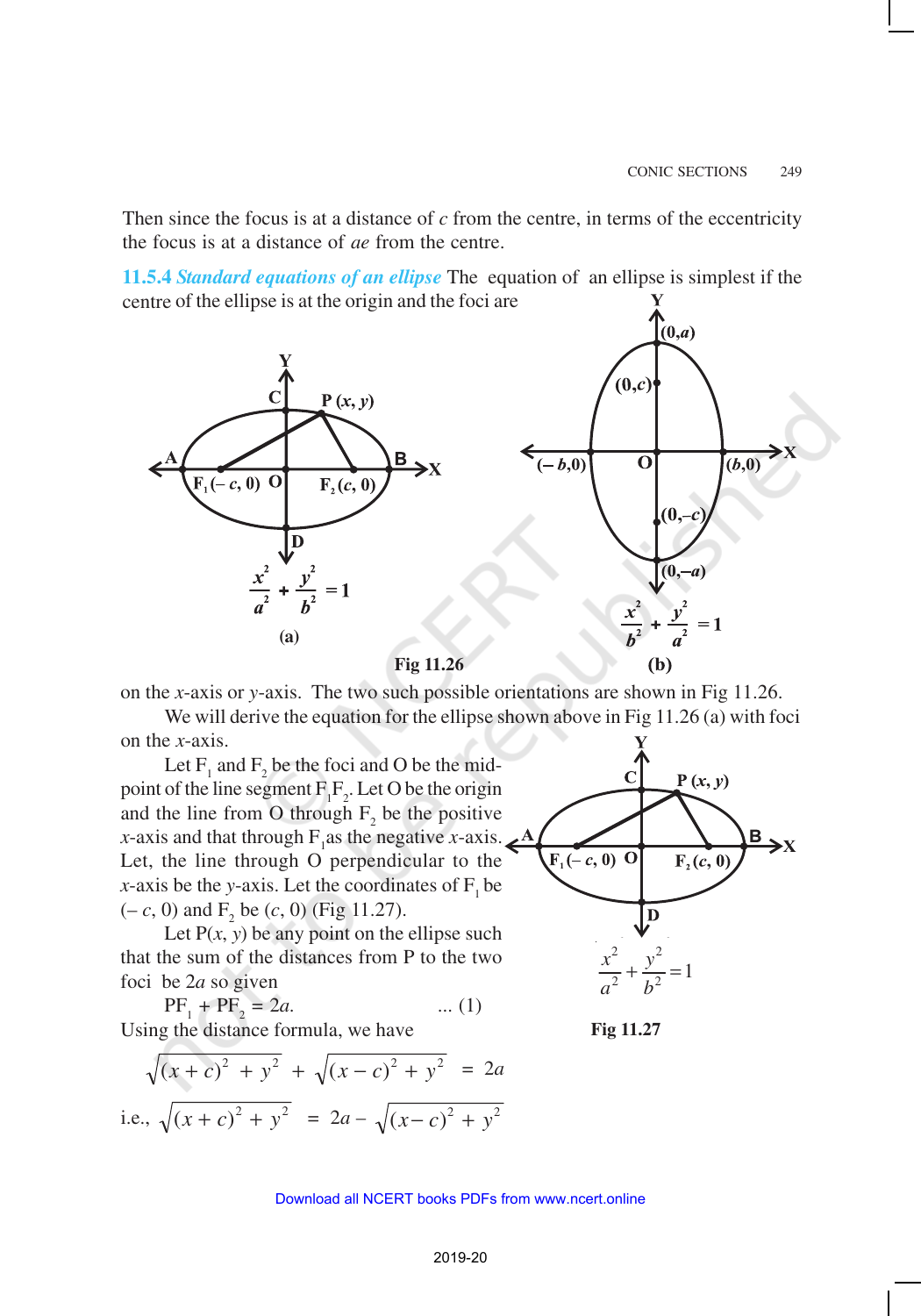Squaring both sides, we get

$$
(x + c)2 + y2 = 4a2 - 4a \sqrt{(x - c)2 + y2} + (x - c)2 + y2
$$
  
which on simplification gives

$$
\sqrt{(x-c)^2 + y^2} = a - \frac{c}{a}x
$$

Squaring again and simplifying, we get

$$
\frac{x^2}{a^2} + \frac{y^2}{a^2 - c^2} = 1
$$

i.e.,

$$
\frac{x^2}{a^2} + \frac{y^2}{b^2} =
$$

 $+\frac{y}{l^2} = 1$  (Since  $c^2 = a^2 - b^2$ )

Hence any point on the ellipse satisfies

$$
\frac{x^2}{a^2} + \frac{y^2}{b^2} = 1.
$$
 (2)

Conversely, let P  $(x, y)$  satisfy the equation (2) with  $0 < c < a$ . Then

$$
y^{2} = b^{2} \left( 1 - \frac{x^{2}}{a^{2}} \right)
$$
  
Therefore, PF<sub>1</sub> =  $\sqrt{(x+c)^{2} + y^{2}}$   
=  $\sqrt{(x+c)^{2} + b^{2} \left( \frac{a^{2} - x^{2}}{a^{2}} \right)}$   
=  $\sqrt{(x+c)^{2} + (a^{2} - c^{2}) \left( \frac{a^{2} - x^{2}}{a^{2}} \right)}$  (since  $b^{2} = a^{2} - c^{2}$ )  
=  $\sqrt{\left( a + \frac{cx}{a} \right)^{2}} = a + \frac{c}{a}x$ 

Similarly  $PF_2 =$ 

 $a - \frac{c}{x}$ *a* −

#### 2019-20 Download all NCERT books PDFs from [www.ncert.online](http://www.ncert.online)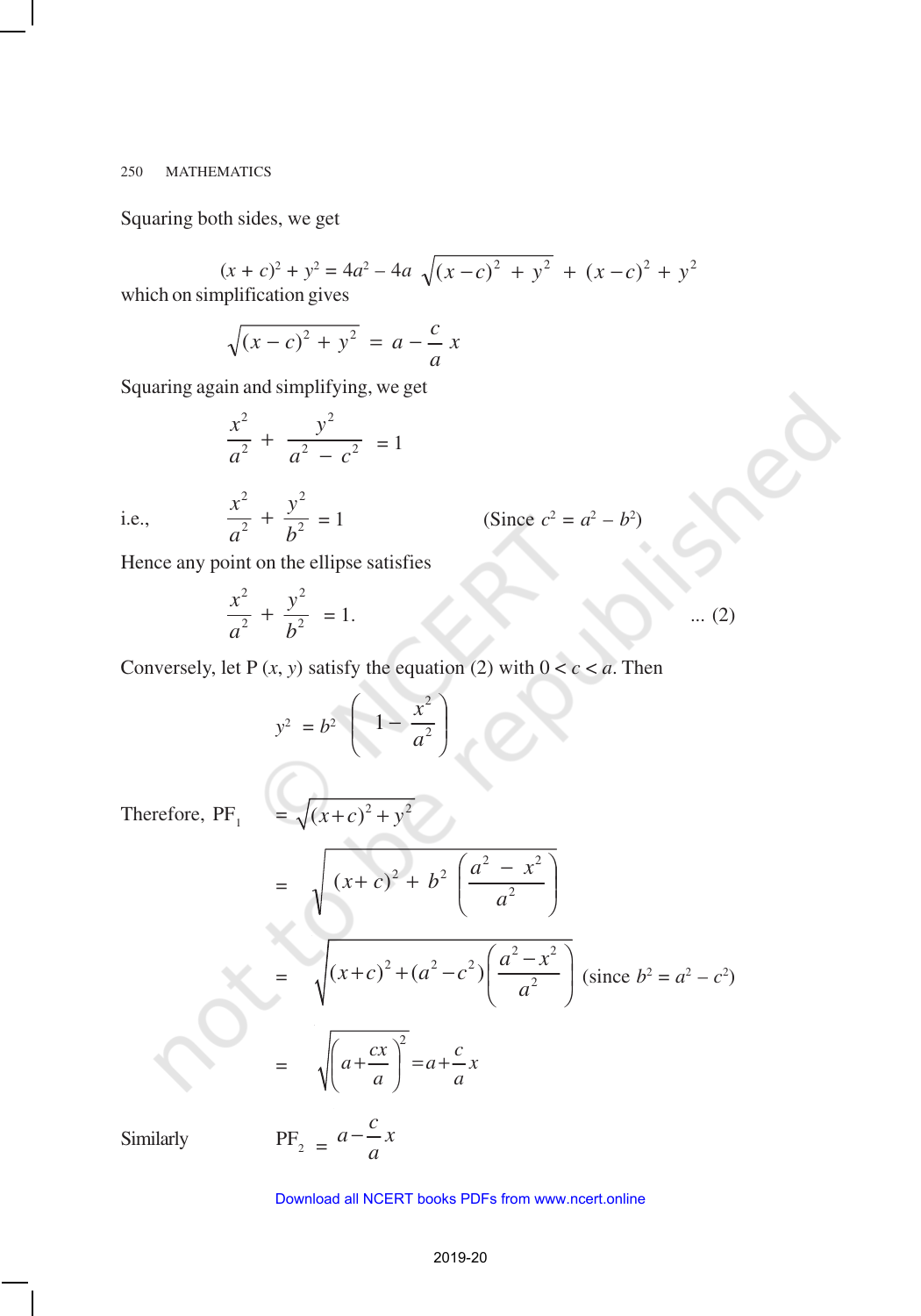Hence

$$
PF_1 + PF_2 = a + \frac{c}{a}x + a - \frac{c}{a}x = 2a \qquad \dots (3)
$$

So, any point that satisfies  $\frac{2}{a^2} + \frac{5}{b^2}$ 2 2 2 *b y a*  $\frac{x^2}{2} + \frac{y^2}{12} = 1$ , satisfies the geometric condition and so

 $P(x, y)$  lies on the ellipse.

Hence from (2) and (3), we proved that the equation of an ellipse with centre of the origin and major axis along the *x*-axis is

$$
\frac{x^2}{a^2} + \frac{y^2}{b^2} = 1.
$$

**Discussion** From the equation of the ellipse obtained above, it follows that for every point P (*x*, *y*) on the ellipse, we have

$$
\frac{x^2}{a^2} = 1 - \frac{y^2}{b^2} \le 1, \text{ i.e., } x^2 \le a^2, \text{ so } -a \le x \le a.
$$

Therefore, the ellipse lies between the lines  $x = -a$  and  $x = a$  and touches these lines.

Similarly, the ellipse lies between the lines  $y = -b$  and  $y = b$  and touches these lines.

Similarly, we can derive the equation of the ellipse in Fig 11.26 (b) as 2  $\sqrt{2}$  $\frac{x^2}{b^2} + \frac{y^2}{a^2} = 1$  $\frac{x}{b^2} + \frac{y}{a^2} = 1$ .

These two equations are known as *standard equations* of the ellipses.

**ANOTE** The standard equations of ellipses have centre at the origin and the major and minor axis are coordinate axes. However, the study of the ellipses with centre at any other point, and any line through the centre as major and the minor axes passing through the centre and perpendicular to major axis are beyond the scope here.

From the standard equations of the ellipses (Fig11.26), we have the following observations:

1. Ellipse is symmetric with respect to both the coordinate axes since if  $(x, y)$  is a point on the ellipse, then  $(-x, y)$ ,  $(x, -y)$  and  $(-x, -y)$  are also points on the ellipse.

2. The foci always lie on the major axis. The major axis can be determined by finding the intercepts on the axes of symmetry. That is, major axis is along the *x*-axis if the coefficient of  $x^2$  has the larger denominator and it is along the *y*-axis if the coefficient of  $y^2$  has the larger denominator.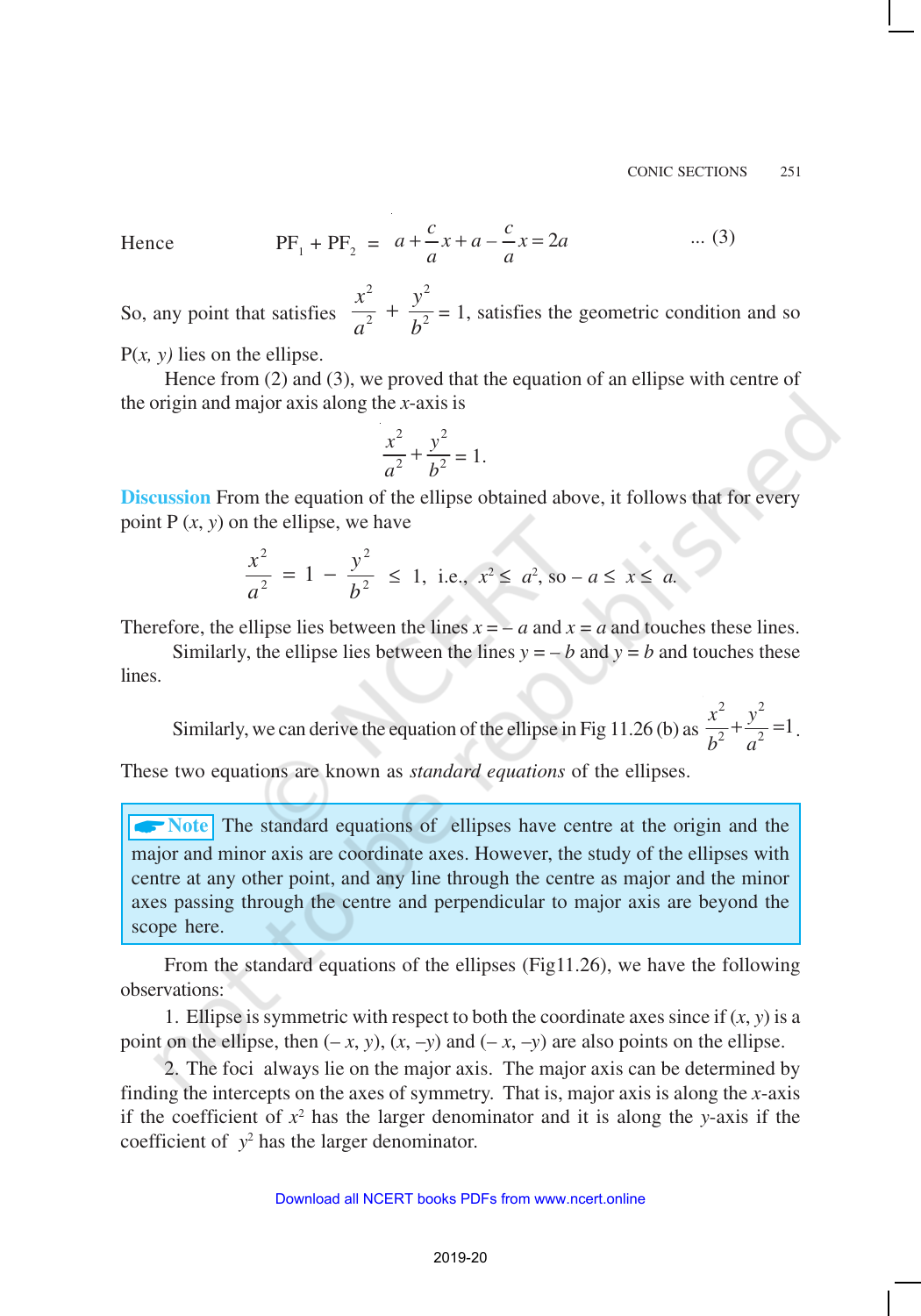#### **11.5.5** *Latus rectum*

**Definition 6** Latus rectum of an ellipse is a line segment perpendicular to the major axis through any of the foci and whose end points lie on the ellipse (Fig 11.28).

**To find the length of the latus rectum**

of the ellipse 
$$
\frac{x^2}{a^2} + \frac{y^2}{b^2} = 1
$$

Let the length of  $AF_2$  be *l*.

Then the coordinates of A are (*c*, *l* )*,*i.e., (*ae*, *l* )

Since A lies on the ellipse 2 , 2  $\frac{x^2}{a^2} + \frac{y^2}{b^2} = 1$  $\frac{x}{a^2} + \frac{y}{b^2} = 1$ , we have

 $^{2}$  =

4 2 *b*

 $\frac{a^2}{a^2}$ , i.e.,

$$
\frac{(ae)^2}{a^2} + \frac{l^2}{b^2} = 1
$$

 $\Rightarrow$  *l*<sup>2</sup> = *b*<sup>2</sup> (1 – *e*<sup>2</sup>)

 $2 - c^2 - a^2 - b^2 - 1$   $b^2$  $e^{2} = \frac{c^{2}}{a^{2}} = \frac{a^{2} - b^{2}}{a^{2}} = 1 - \frac{b^{2}}{a^{2}}$  $a^2$   $a^2$  a  $=\frac{c}{2}=\frac{a-b}{2}=$ 

> $l = \frac{b^2}{a^2}$ *a* =

But

Therefore *l*

Since the ellipse is symmetric with respect to *y*-axis (of course, it is symmetric w.r.t. both the coordinate axes),  $AF_2 = F_2B$  and so length of the latus rectum is  $2b^2$  $\frac{b}{a}$ .

**Example 9** Find the coordinates of the foci, the vertices, the length of major axis, the minor axis, the eccentricity and the latus rectum of the ellipse

$$
\frac{x^2}{25} + \frac{y^2}{9} = 1
$$

**Solution** Since denominator of 2 25  $\frac{x^2}{25}$  is larger than the denominator of 2 9  $\frac{y^2}{2}$ , the major





**Fig 11. 28**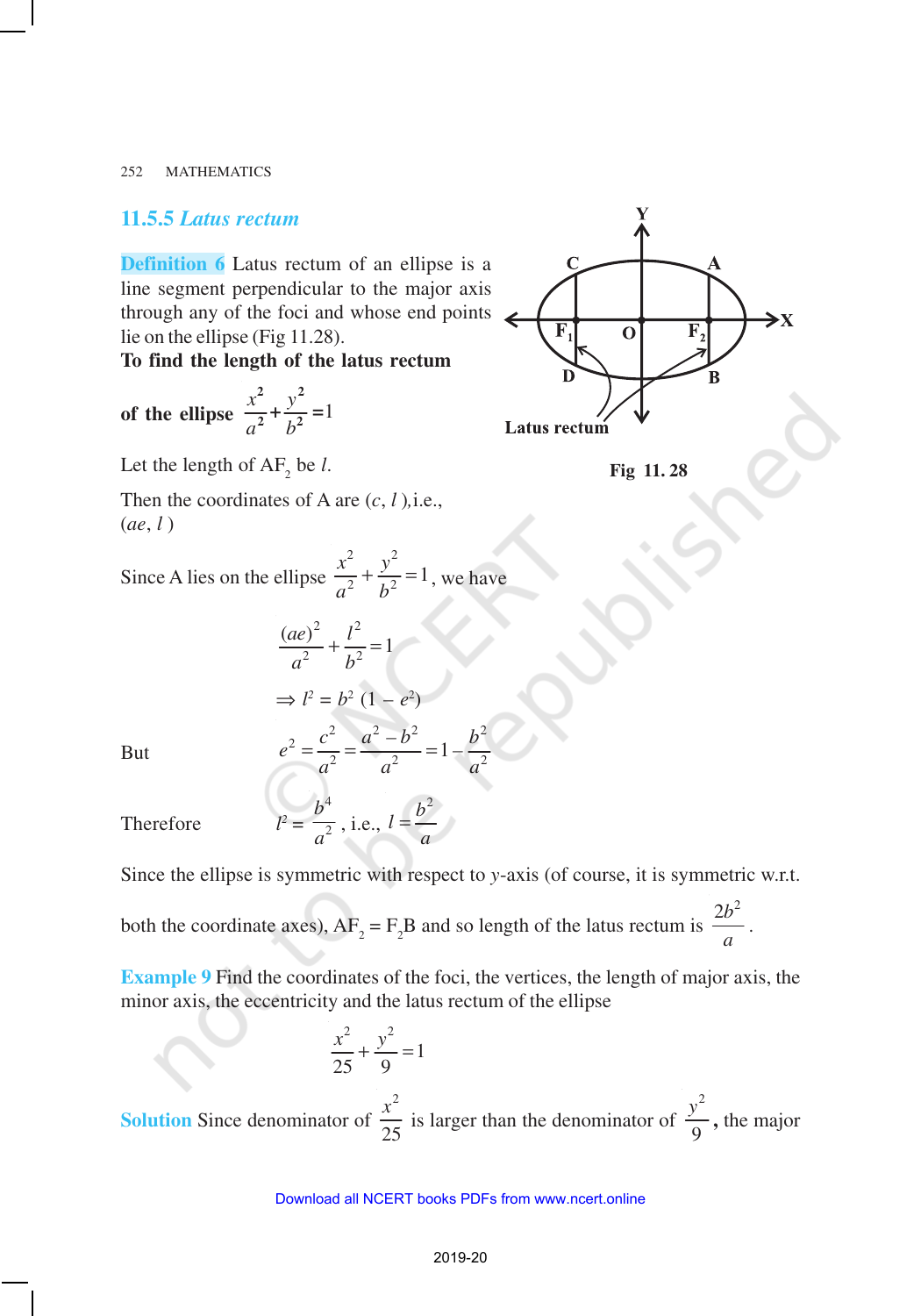axis is along the *x*-axis. Comparing the given equation with 2 , 2  $\frac{x^2}{a^2} + \frac{y^2}{b^2} = 1$  $\frac{x}{a^2} + \frac{y}{b^2} = 1$ , we get

$$
a = 5
$$
 and  $b = 3$ . Also  
 $c = \sqrt{a^2 - b^2} = \sqrt{25 - 9} = 4$ 

Therefore, the coordinates of the foci are  $(-4,0)$  and  $(4,0)$ , vertices are  $(-5, 0)$  and (5, 0). Length of the major axis is 10 units length of the minor axis 2*b* is 6 units and the

eccentricity is 
$$
\frac{4}{5}
$$
 and latus rectum is  $\frac{2b^2}{a} = \frac{18}{5}$ .

**Example 10** Find the coordinates of the foci, the vertices, the lengths of major and minor axes and the eccentricity of the ellipse  $9x^2 + 4y^2 = 36$ .

**Solution** The given equation of the ellipse can be written in standard form as

$$
\frac{x^2}{4} + \frac{y^2}{9} = 1
$$

Since the denominator of 2 9  $\frac{y^2}{2}$  is larger than the denominator of 2 4  $\frac{x^2}{4}$ , the major axis is along the *y*-axis. Comparing the given equation with the standard equation

$$
\frac{x^2}{b^2} + \frac{y^2}{a^2} = 1
$$
, we have  $b = 2$  and  $a = 3$ .  
Also  $c = \sqrt{a^2 - b^2} = \sqrt{9 - 4} = \sqrt{5}$ 

and  $e = \frac{c}{a} = \frac{\sqrt{5}}{3}$  $e = \frac{c}{c}$ *a*  $= -5$ 

Hence the foci are  $(0, \sqrt{5})$  and  $(0, -\sqrt{5})$ , vertices are  $(0, 3)$  and  $(0, -3)$ , length of the major axis is 6 units, the length of the minor axis is 4 units and the eccentricity of the

ellipse is  $\frac{\sqrt{5}}{3}$ .

**Example 11** Find the equation of the ellipse whose vertices are  $(\pm 13, 0)$  and foci are  $(\pm 5, 0).$ 

**Solution** Since the vertices are on *x*-axis, the equation will be of the form

$$
\frac{x^2}{a^2} + \frac{y^2}{b^2} = 1
$$
, where *a* is the semi-major axis.

#### Download all NCERT books PDFs from [www.ncert.online](http://www.ncert.online)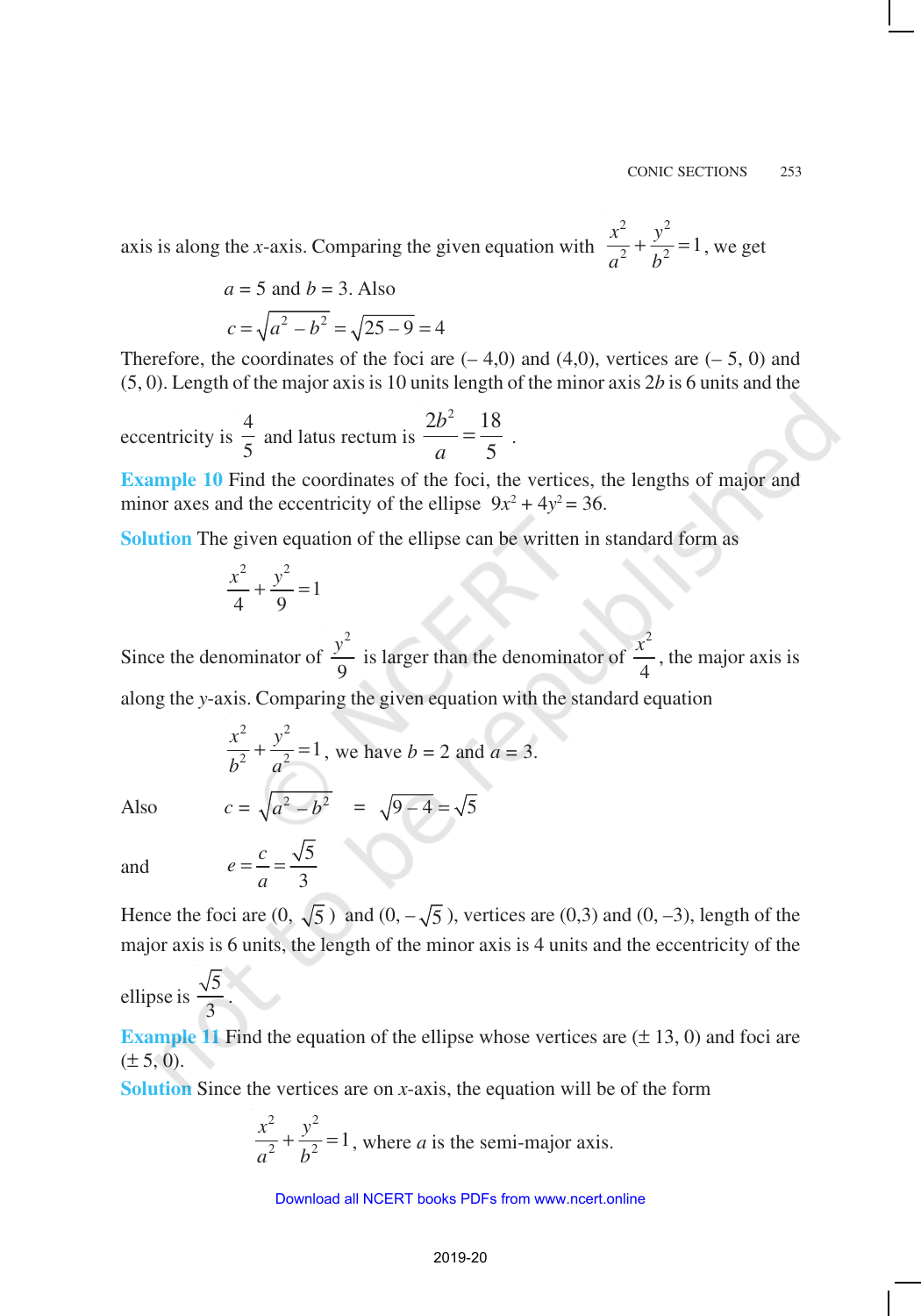Given that  $a = 13$ ,  $c = \pm 5$ . Therefore, from the relation  $c^2 = a^2 - b^2$ , we get

$$
25 = 169 - b^2, \text{ i.e., } b = 12
$$

Hence the equation of the ellipse is 2 2 1 169 144  $\frac{x^2}{60} + \frac{y^2}{144} = 1$ .

**Example 12** Find the equation of the ellipse, whose length of the major axis is 20 and foci are  $(0, \pm 5)$ .

**Solution** Since the foci are on *y*-axis, the major axis is along the *y*-axis. So, equation

of the ellipse is of the form 
$$
\frac{x^2}{b^2} + \frac{y^2}{a^2} = 1
$$
.

Given that

 $a =$ semi-major axis  $=$  $\frac{20}{2} = 10$ 2  $=\frac{20}{3}$  =

and the relation *c*

$$
c^2 = a^2 - b^2
$$
 gives  
5<sup>2</sup> = 10<sup>2</sup> – b<sup>2</sup> i.e., b<sup>2</sup> = 75

Therefore, the equation of the ellipse is

$$
\frac{x^2}{75} + \frac{y^2}{100} = 1
$$

**Example 13** Find the equation of the ellipse, with major axis along the *x*-axis and passing through the points  $(4, 3)$  and  $(-1, 4)$ .

**Solution** The standard form of the ellipse is  $\frac{x}{a^2} + \frac{y}{b^2}$ 2 2 2 *b y a*  $\frac{x^2}{2} + \frac{y^2}{12} = 1$ . Since the points (4, 3) and  $(-1, 4)$  lie on the ellipse, we have

$$
\frac{16}{a^2} + \frac{9}{b^2} = 1
$$
 ... (1)

and 
$$
\frac{1}{a^2} + \frac{16}{b^2} = 1
$$
 ....(2)

Solving equations (1) and (2), we find that  $a^2 = \frac{247}{7}$  and  $b^2 = \frac{247}{15}$ .

Hence the required equation is

#### Download all NCERT books PDFs from [www.ncert.online](http://www.ncert.online)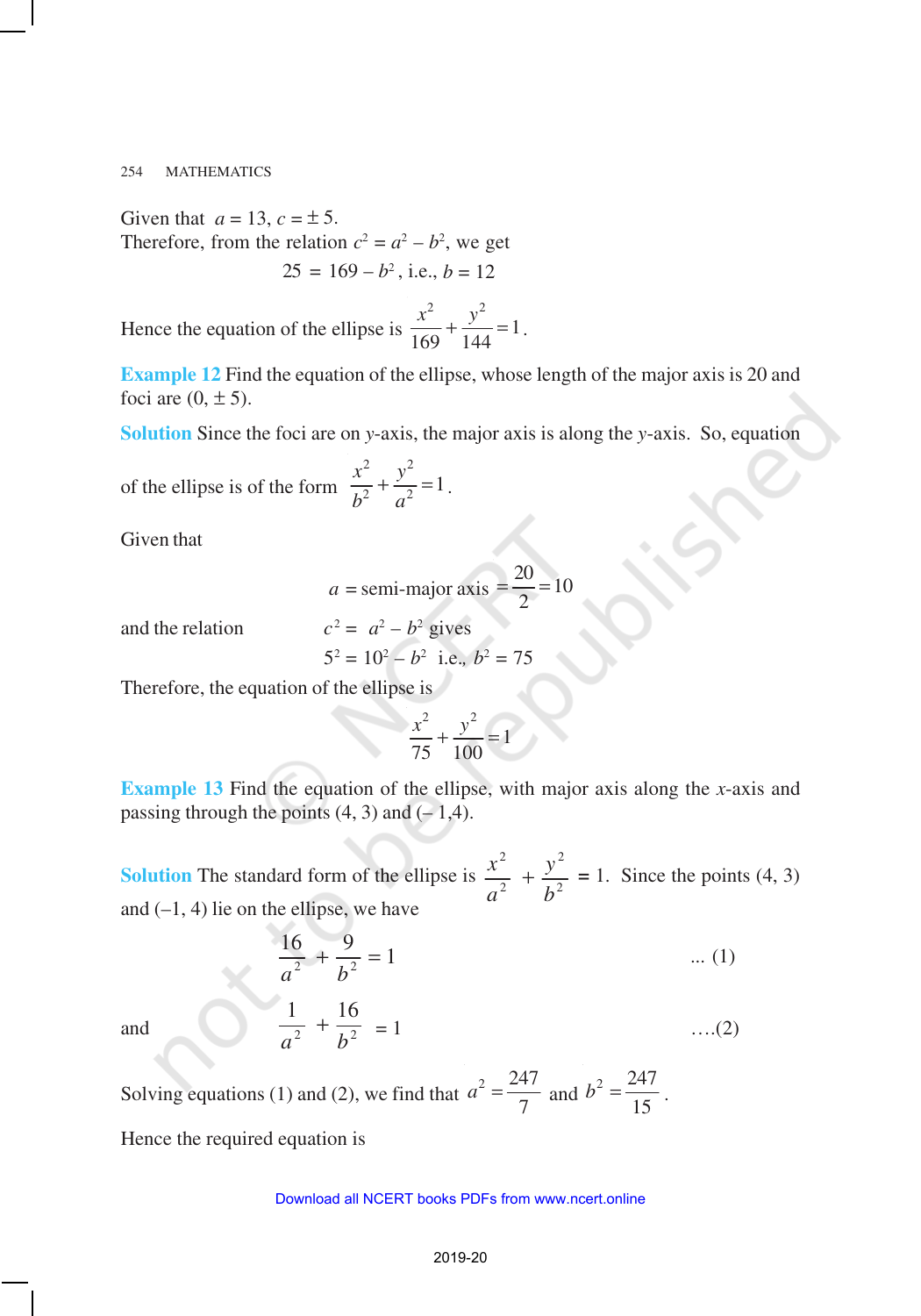$$
\frac{x^2}{\left(\frac{247}{7}\right)} + \frac{y^2}{\frac{247}{15}} = 1
$$
, i.e.,  $7x^2 + 15y^2 = 247$ .

**EXERCISE 11.3**

In each of the Exercises 1 to 9, find the coordinates of the foci, the vertices, the length of major axis, the minor axis, the eccentricity and the length of the latus rectum of the ellipse.

**1.** 2  $\sqrt{2}$ 1 36 16  $x^2$ , *y*  $+\frac{y}{16} = 1$  2. 2  $\sqrt{2}$ 1 4 25  $rac{x^2}{4} + \frac{y^2}{25} = 1$  3. 2  $\sqrt{2}$ 1 16 9  $\frac{x^2}{16} + \frac{y^2}{8} =$ **4.** 2 2 1 25 100  $x^2$ , *y*  $+\frac{y}{100} = 1$  5. 2 , 2 1 49 36  $rac{x^2}{40} + \frac{y^2}{26} = 1$  6. 100 400  $\frac{x^2}{20} + \frac{y^2}{100} = 1$ **7.**  $36x^2 + 4y^2 = 144$  **8.**  $16x^2 + y^2 = 16$  **9.**  $4x^2 + 9y^2 = 36$ 

In each of the following Exercises 10 to 20, find the equation for the ellipse that satisfies the given conditions:

- **10.** Vertices  $(\pm 5, 0)$ , foci  $(\pm 4, 0)$
- **11.** Vertices  $(0, \pm 13)$ , foci  $(0, \pm 5)$
- **12.** Vertices  $(\pm 6, 0)$ , foci  $(\pm 4, 0)$
- **13.** Ends of major axis  $(\pm 3, 0)$ , ends of minor axis  $(0, \pm 2)$
- **14.** Ends of major axis  $(0, \pm \sqrt{5})$ , ends of minor axis  $(\pm 1, 0)$
- **15.** Length of major axis 26, foci  $(\pm 5, 0)$
- 16. Length of minor axis 16, foci  $(0, \pm 6)$ .
- **17.** Foci  $(\pm 3, 0)$ ,  $a = 4$
- 18.  $b = 3$ ,  $c = 4$ , centre at the origin; foci on the *x* axis.
- **19.** Centre at (0,0), major axis on the *y*-axis and passes through the points (3, 2) and (1,6).
- **20.** Major axis on the *x*-axis and passes through the points (4,3) and (6,2).

## **11.6 Hyperbola**

**Definition 7** A hyperbola is the set of all points in a plane, the difference of whose distances from two fixed points in the plane is a constant.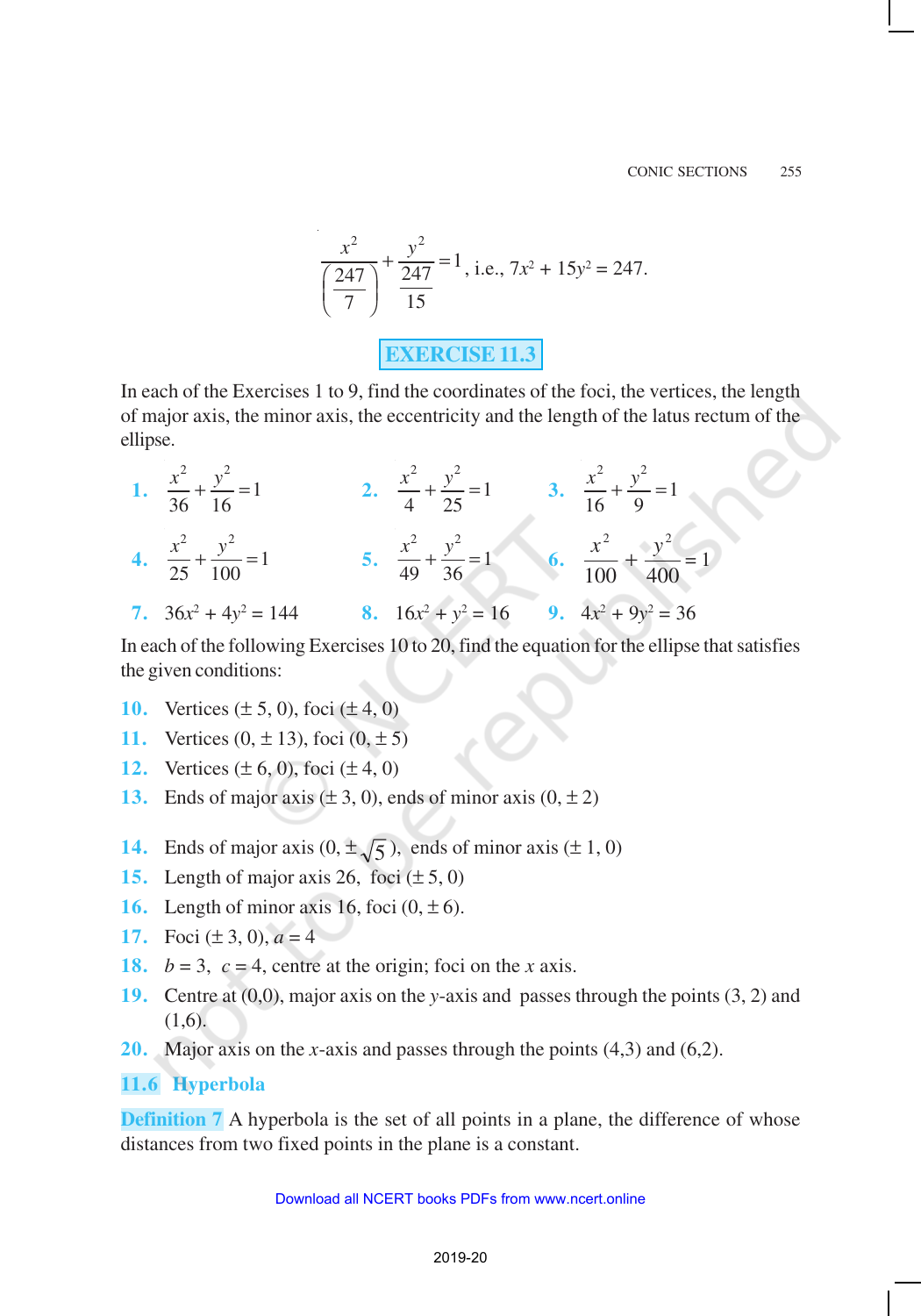

The term "*difference*" that is used in the definition means the distance to the farther point minus the distance to the closer point. The two fixed points are called the foci of the hyperbola. The mid-point of the line segment joining the foci is called the *centre of the hyperbola*. The line through the foci is called the *transverse axis* and the line through the centre and perpendicular to the transverse axis is called the *conjugate*

*axis*. The points at which the hyperbola intersects the transverse axis are called the *vertices of the hyperbola* (Fig 11.29).

We denote the distance between the two foci by 2*c*, the distance between two vertices (the length of the transverse axis) by 2*a* and we define the quantity *b* as

$$
b = \sqrt{c^2 - a^2}
$$

Also 2*b* is the length of the conjugate axis (Fig 11.30).





By taking the point P at A and B in the Fig 11.30, we have  $BF_1 - BF_2 = AF_2 - AF_1$  (by the definition of the hyperbola)  $BA + AF_1 - BF_2 = AB + BF_2 - AF_1$ i.e.,  $AF_1 = BF_2$ So that,  $BF_1 - BF_2 = BA + AF_1 - BF_2 = BA = 2a$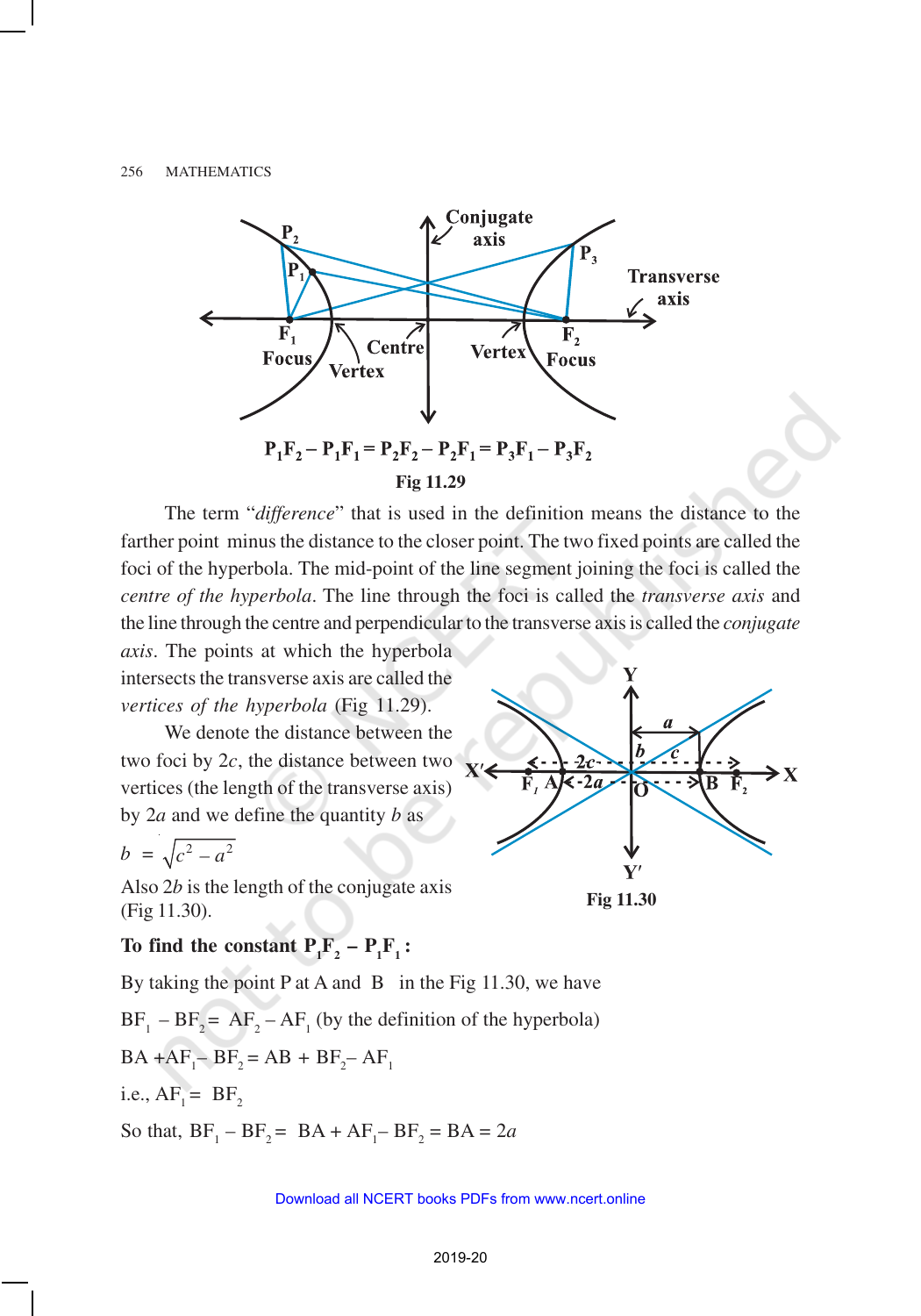#### **11.6.1** *Eccentricity*

**Definition 8** Just like an ellipse, the ratio *e* = *c a* is called the *eccentricity of the hyperbola.* Since  $c \ge a$ , the eccentricity is never less than one. In terms of the eccentricity, the foci are at a distance of *ae* from the centre.

**11.6.2** *Standard equation of Hyperbola* The equation of a hyperbola is simplest if the centre of the hyperbola is at the origin and the foci are on the *x*-axis or *y*-axis. The two such possible orientations are shown in Fig11.31.



We will derive the equation for the hyperbola shown in Fig 11.31(a) with *foci* on the *x*-axis.

Let  $F_1$  and  $F_2$  be the foci and O be the mid-point of the line segment  $F_1F_2$ . Let O be the origin and the line through O

through  $F_2$  be the positive *x*-axis and that through  $F_1$  as the negative *x*-axis. The line through O perpendicular to the *x*-axis be the *y*-axis. Let the coordinates of  $F_1$  be  $(-c,0)$  and  $F_2$  be  $(c,0)$  (Fig 11.32).

Let  $P(x, y)$  be any point on the hyperbola such that the difference of the distances from P to the farther point minus the closer point be 2*a.* So given,  $PF_1 - PF_2 = 2a$ 

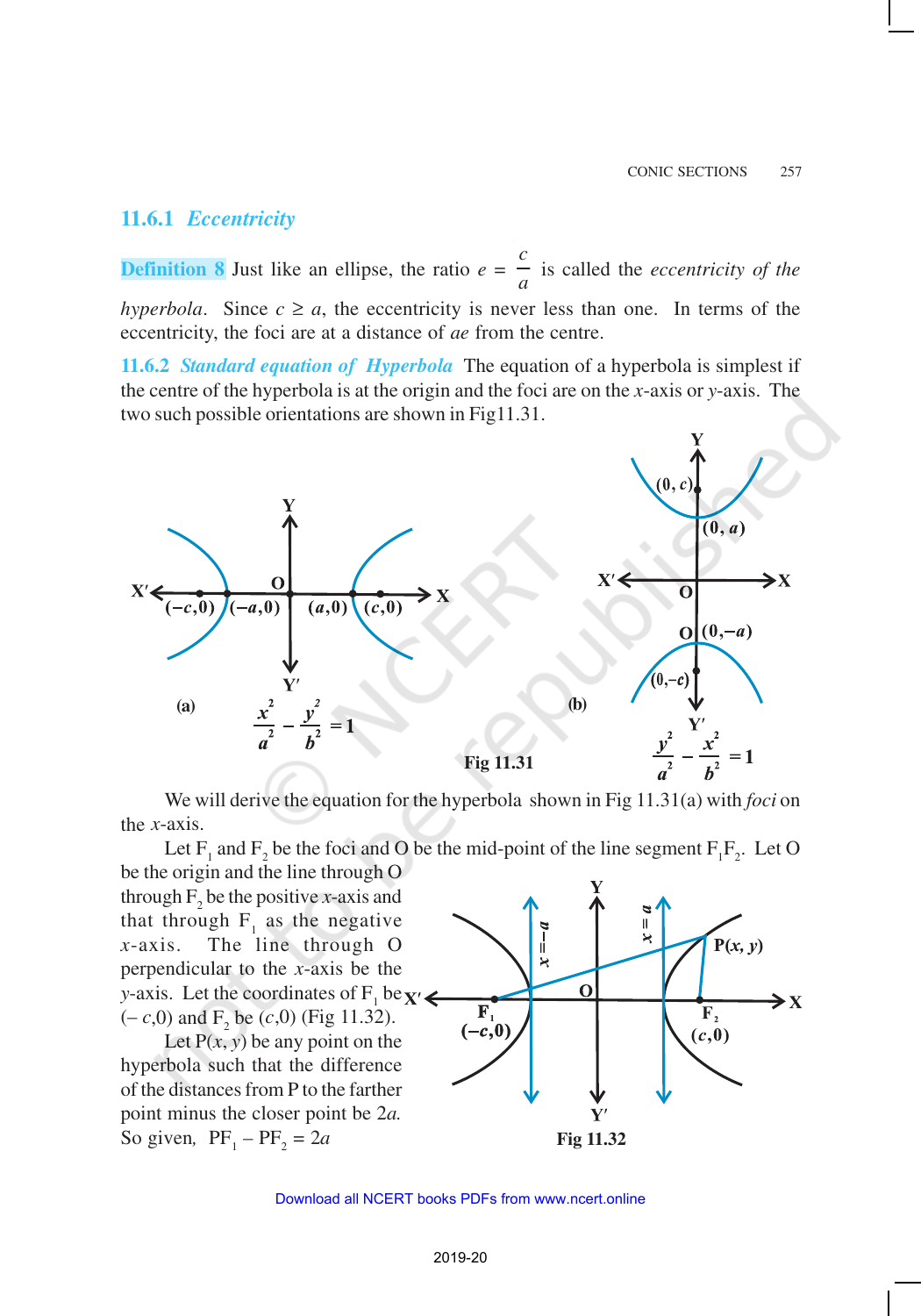Using the distance formula, we have

i.e., 
$$
\sqrt{(x + c)^2 + y^2} - \sqrt{(x - c)^2 + y^2} = 2a
$$

$$
\sqrt{(x + c)^2 + y^2} = 2a + \sqrt{(x - c)^2 + y^2}
$$

Squaring both side, we get

$$
(x + c)2 + y2 = 4a2 + 4a \sqrt{(x - c)2 + y2} + (x - c)2 + y2
$$

and on simplifying, we get

$$
\frac{cx}{a} - a = \sqrt{(x - c)^2 + y^2}
$$

On squaring again and further simplifying, we get

2<sup>2</sup>  $\frac{x^2}{a^2} - \frac{y^2}{a^2} = 1$  $a^2$   $c^2 - a$ =

i.e.,

$$
\frac{x^2}{a^2} - \frac{y^2}{b^2} = 1
$$
 (Since  $c^2 - a^2 = b^2$ )

Hence any point on the hyperbola satisfies 2  $\sqrt{2}$  $\frac{x^2}{a^2} - \frac{y^2}{b^2} = 1$  $\frac{x}{a^2} - \frac{y}{b^2} = 1$ 

Conversely, let  $P(x, y)$  satisfy the above equation with  $0 < a < c$ . Then

$$
y^2 = b^2 \left( \frac{x^2 - a^2}{a^2} \right)
$$

Therefore,

$$
PF_1 = + \sqrt{(x+c)^2 + y^2}
$$
  
= +  $\sqrt{(x+c)^2 + b^2 \left(\frac{x^2 - a^2}{a^2}\right)}$  =  $a + \frac{c}{a}x$ 

Similarly,  $PF_2 = a$ *a*  $\frac{c}{c}$ 

In hyperbola  $c > a$ ; and since P is to the right of the line  $x = a, x > a$ , *c*  $\frac{a}{a}$  *x* > *a*. Therefore,

$$
a - \frac{c}{a} x
$$
 becomes negative. Thus,  $PF_2 = \frac{c}{a}x - a$ .

#### Download all NCERT books PDFs from [www.ncert.online](http://www.ncert.online)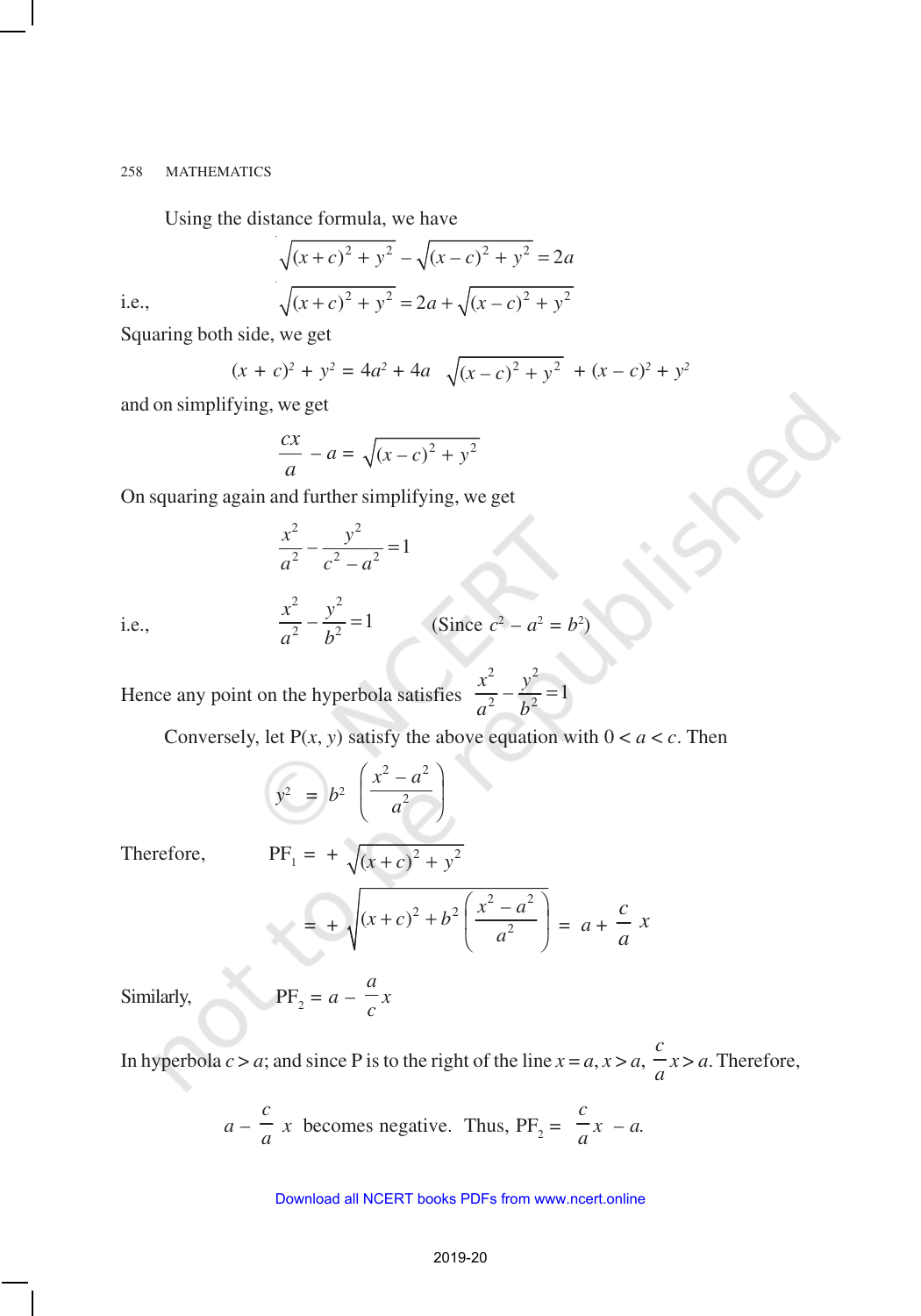Therefore  $-$  PF<sub>2</sub> =  $a$  + *c*  $\frac{1}{a}x$  – *cx*  $\frac{a}{a}$  + *a* = 2*a* 

Also, note that if P is to the left of the line  $x = -a$ , then

$$
PF_1 = -\left(a + \frac{c}{a}x\right), PF_2 = a - \frac{c}{a}x.
$$

In that case  $P F_2 - P F_1 = 2a$ . So, any point that satisfies 2 , 2  $\frac{x^2}{a^2} - \frac{y^2}{b^2} = 1$  $\frac{x}{a^2} - \frac{y}{b^2} = 1$ , lies on the

hyperbola.

Thus, we proved that the equation of hyperbola with origin (0,0) and transverse axis

along *x*-axis is 2  $\sqrt{2}$  $\frac{x^2}{a^2} - \frac{y^2}{b^2} = 1$  $rac{a^2}{a^2} - \frac{y}{b^2} = 1$ .

A**Note** A hyperbola in which *a* = *b* is called an *equilateral hyperbola*.

**Discussion** From the equation of the hyperbola we have obtained, it follows that, we

have for every point (*x*, *y*) on the hyperbola, 2 <sup>2</sup>  $\frac{x^2}{a^2} = 1 + \frac{y^2}{b^2}$  $\frac{x}{a^2} = 1 + \frac{y}{b^2} \ge 1.$ 

i.e, *a x*  $\geq 1$ , i.e.,  $x \leq -a$  or  $x \geq a$ . Therefore, no portion of the curve lies between the lines  $x = +a$  and  $x = -a$ , (i.e. no real intercept on the conjugate axis).

Similarly, we can derive the equation of the hyperbola in Fig 11.31 (b) as 2  $\sim^2$ 2  $h^2$  $y^2$  *x*  $a^2$  *b*  $-\frac{x}{1^2} = 1$ 

These two equations are known as the *standard equations* of *hyperbolas*.

**ANote** The standard equations of hyperbolas have transverse and conjugate axes as the coordinate axes and the centre at the origin. However, there are hyperbolas with any two perpendicular lines as transverse and conjugate axes, but the study of such cases will be dealt in higher classes.

From the standard equations of hyperbolas (Fig11.29), we have the following observations:

1. Hyperbola is symmetric with respect to both the axes, since if  $(x, y)$  is a point on the hyperbola, then  $(-x, y)$ ,  $(x, -y)$  and  $(-x, -y)$  are also points on the hyperbola.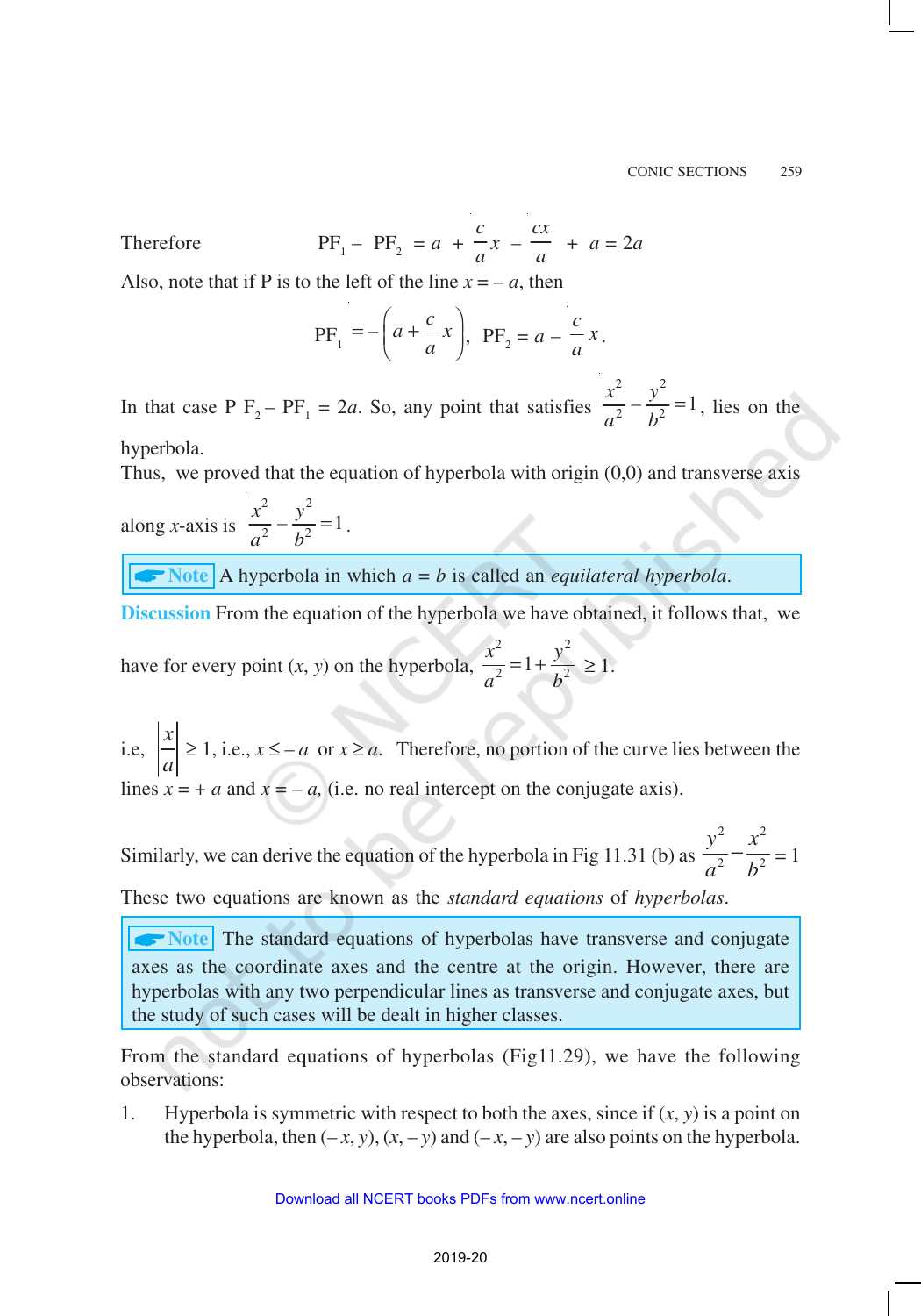2. The foci are always on the transverse axis. It is the positive term whose denominator gives the transverse axis. For example, 2 , 2 1 9 16  $\frac{x^2}{2} - \frac{y^2}{16} =$ 

has transverse axis along *x*-axis of length 6, while 2  $\sim^2$ 1 25 16  $\frac{y^2}{25} - \frac{x^2}{15} =$ 

has transverse axis along y-axis of length 10.

#### **11.6.3** *Latus rectum*

**Definition 9** Latus rectum of hyperbola is a line segment perpendicular to the transverse axis through any of the foci and whose end points lie on the hyperbola.

As in ellipse, it is easy to show that the length of the latus rectum in hyperbola is  $2b^2$  $\frac{a}{a}$ .

**Example 14** Find the coordinates of the foci and the vertices, the eccentricity, the length of the latus rectum of the hyperbolas:

(i) 
$$
\frac{x^2}{9} - \frac{y^2}{16} = 1
$$
, (ii)  $y^2 - 16x^2 = 16$ 

**Solution (i) Comparing the equation**  2  $\sqrt{2}$ 1 9 16  $\frac{x^2}{2} - \frac{y^2}{x^2} = 1$  with the standard equation

$$
\frac{x^2}{a^2} - \frac{y^2}{b^2} = 1
$$

Here,  $a = 3$ ,  $b = 4$  and  $c = \sqrt{a^2 + b^2} = \sqrt{9 + 16} = 5$ 

Therefore, the coordinates of the foci are  $(\pm 5, 0)$  and that of vertices are  $(\pm 3, 0)$ . Also,

The eccentricity  $e =$ 5 3 *c*  $\frac{c}{a} = \frac{5}{3}$ . The latus rectum  $= \frac{2b^2}{a} = \frac{32}{3}$ 3 *b a*  $=\frac{20}{10}$ 

(ii) Dividing the equation by 16 on both sides, we have 2  $\sim^2$ 1 16 1  $\frac{y^2}{46} - \frac{x^2}{4} =$ 

Comparing the equation with the standard equation 2  $\sim^2$  $\frac{y^2}{a^2} - \frac{x^2}{b^2} = 1$  $\frac{y}{a^2} - \frac{x}{b^2} = 1$ , we find that

 $a = 4$ ,  $b = 1$  and  $c = \sqrt{a^2 + b^2} = \sqrt{16 + 1} = \sqrt{17}$ .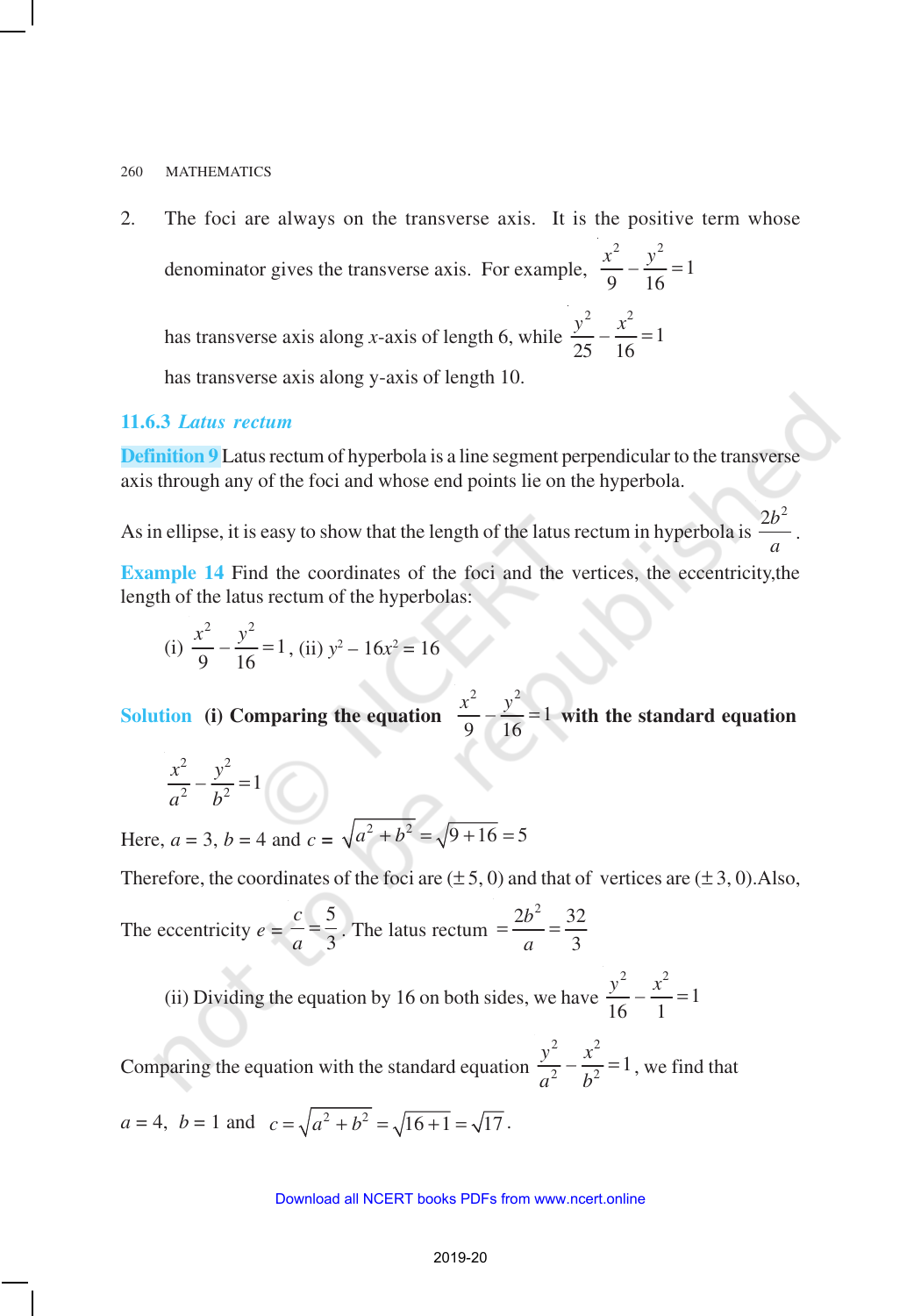Therefore, the coordinates of the foci are  $(0, \pm \sqrt{17})$  and that of the vertices are  $(0, \pm 4)$ . Also,

The eccentricity 
$$
e = \frac{c}{a} = \frac{\sqrt{17}}{4}
$$
. The latus rectum  $= \frac{2b^2}{a} = \frac{1}{2}$ .

**Example 15** Find the equation of the hyperbola with foci  $(0, \pm 3)$  and vertices  $(0, \pm \frac{\sqrt{11}}{2})$  $\frac{1}{2}$ ).

**Solution** Since the foci is on y-axis, the equation of the hyperbola is of the form 2  $\sim^2$  $rac{y^2}{a^2} - \frac{x^2}{b^2} = 1$ 

Since vertices are  $(0, \pm \frac{\sqrt{11}}{2})$  $\frac{11}{2}$ ,  $a = \frac{\sqrt{11}}{2}$ 2

Also, since foci are  $(0, \pm 3)$ ;  $c = 3$  and  $b^2 = c^2 - a^2 = 1$ 25 4 .

Therefore, the equation of the hyperbola is

$$
\frac{y^2}{\left(\frac{11}{4}\right)} - \frac{x^2}{\left(\frac{25}{4}\right)} = 1, \text{ i.e., } 100 y^2 - 44 x^2 = 275.
$$

**Example 16** Find the equation of the hyperbola where foci are  $(0, \pm 12)$  and the length of the latus rectum is 36.

**Solution** Since foci are  $(0, \pm 12)$ , it follows that  $c = 12$ .

Length of the latus rectum =  $\frac{2b^2}{ }$  = 36 = *a b* or  $b^2 = 18a$ Therefore  $= a^2 + b^2$ ; gives  $144 = a^2 + 18a$ i.e., *<sup>a</sup>*  $x^2 + 18a - 144 = 0$ , So  $a = -24, 6$ .

Since *a* cannot be negative, we take  $a = 6$  and so  $b^2 = 108$ .

Therefore, the equation of the required hyperbola is 2  $x^2$  $\frac{5}{36} - \frac{1}{108} = 1$  $\frac{y^2}{26} - \frac{x^2}{100} = 1$ , i.e.,  $3y^2 - x^2 = 108$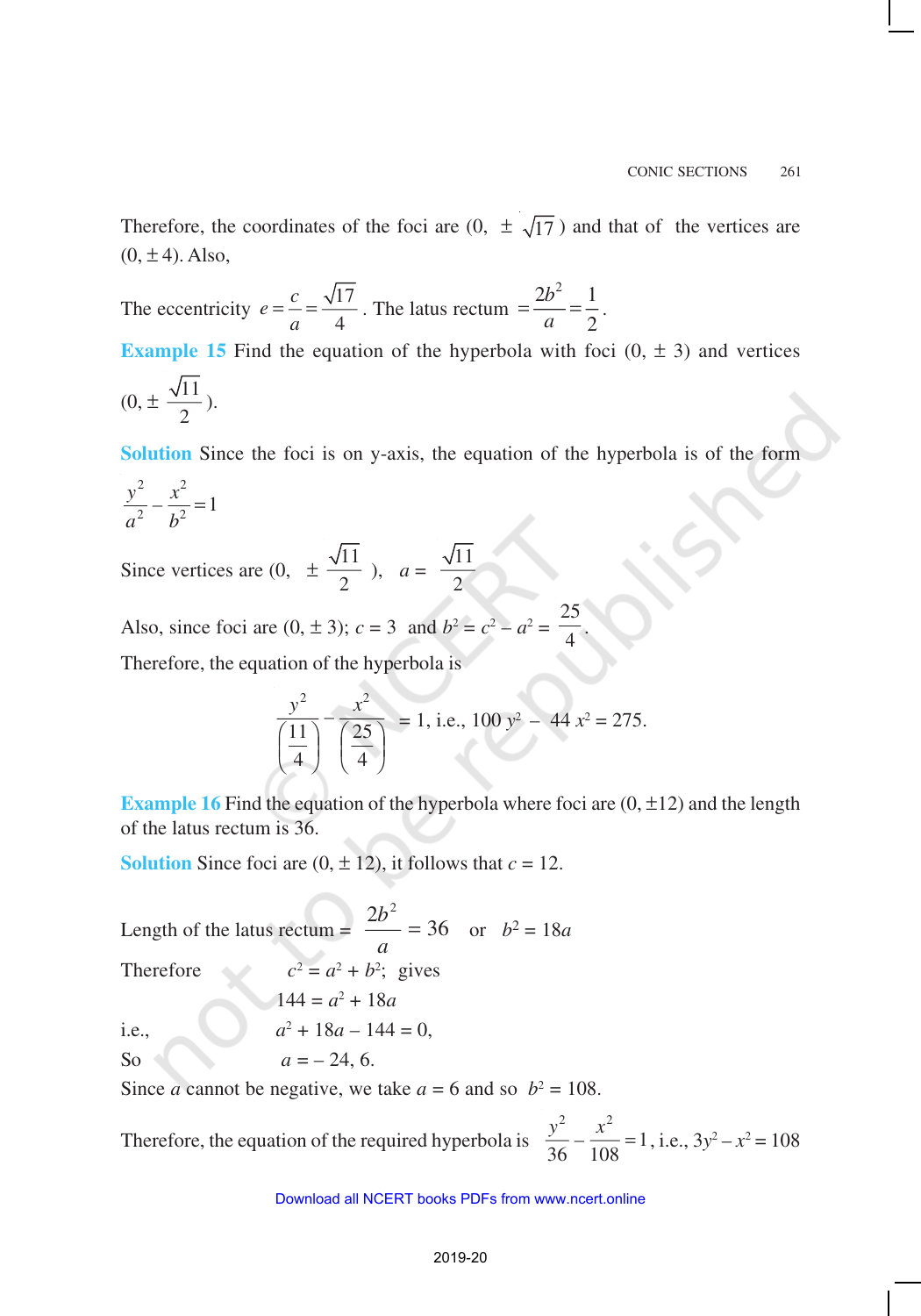# **EXERCISE 11.4**

In each of the Exercises 1 to 6, find the coordinates of the foci and the vertices, the eccentricity and the length of the latus rectum of the hyperbolas.

**1.** 2 , 2 1 16 9  $x^2$  *y*  $-\frac{y}{2} = 1$  2. 2  $\sim^2$ 1 9 27  $y^2$  *x*  $-\frac{x}{27} = 1$  3.  $9y^2 - 4x^2 = 36$ **4.**  $16x^2 - 9y^2 = 576$  **5.**  $5y^2 - 9x^2 = 36$  **6.**  $49y^2 - 16x^2 = 784$ .

In each of the Exercises 7 to 15, find the equations of the hyperbola satisfying the given conditions.

- **7.** Vertices  $(\pm 2, 0)$ , foci  $(\pm 3, 0)$
- **8.** Vertices  $(0, \pm 5)$ , foci  $(0, \pm 8)$
- **9.** Vertices  $(0, \pm 3)$ , foci  $(0, \pm 5)$
- **10.** Foci  $(\pm 5, 0)$ , the transverse axis is of length 8.
- **11.** Foci  $(0, \pm 13)$ , the conjugate axis is of length 24.
- **12.** Foci  $(\pm 3\sqrt{5}, 0)$ , the latus rectum is of length 8.
- 13. Foci  $(\pm 4, 0)$ , the latus rectum is of length 12
- **14.** vertices  $(\pm 7,0)$ ,  $e =$  $\frac{4}{2}$ .
- 3 **15.** Foci  $(0, \pm \sqrt{10})$ , passing through  $(2,3)$

## *Miscellaneous Examples*

**Example 17** The focus of a parabolic mirror as shown in Fig 11.33 is at a distance of 5 cm from its vertex. If the mirror is 45 cm deep, find the distance AB (Fig 11.33).

**Solution** Since the distance from the focus to the vertex is 5 cm. We have,  $a = 5$ . If the origin is taken at the vertex and the axis of the mirror lies along the positive *x*-axis, the equation of the parabolic section is

 $y^2 = 4$  (5)  $x = 20$  *x* Note that  $x = 45$ . Thus  $y^2 = 900$ Therefore  $y = +30$ Hence  $AB = 2y = 2 \times 30 = 60$  cm.



**Fig 11.33 Example 18** A beam is supported at its ends by supports which are 12 metres apart. Since the load is concentrated at its centre, there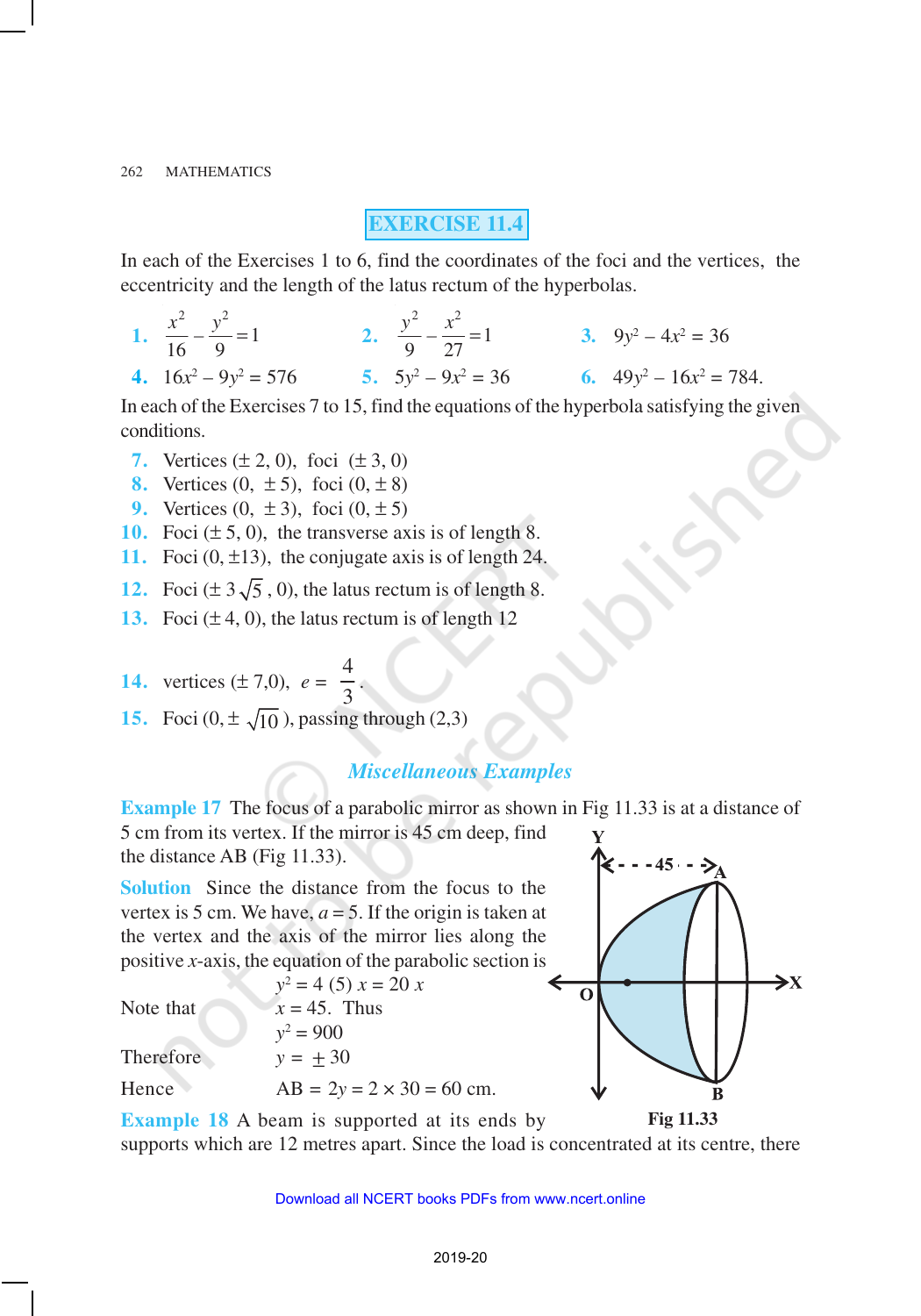is a deflection of 3 cm at the centre and the deflected beam is in the shape of a parabola. How far from the centre is the deflection 1 cm?

**Solution** Let the vertex be at the lowest point and the axis vertical. Let the coordinate axis be chosen as shown in Fig 11.34.



**Fig 11.34**

The equation of the parabola takes the form  $x^2 = 4ay$ . Since it passes through

$$
\left(6, \frac{3}{100}\right)
$$
, we have  $(6)^2 = 4a \left(\frac{3}{100}\right)$ , i.e.,  $a = \frac{36 \times 100}{12} = 300$  m

Let AB be the deflection of the beam which is 1  $\frac{100}{100}$  m. Coordinates of B are  $(x,$ 2  $\frac{100}{}$ ).

Therefore *x*

Therefore  
i.e. 
$$
x^2 = 4 \times 300 \times \frac{2}{100} = 24
$$

$$
x = \sqrt{24} = 2\sqrt{6}
$$
 metres

**Example 19** A rod AB of length 15 cm rests in between two coordinate axes in such a way that the end point A lies on *x*-axis and end point B lies on *y*-axis. A point  $P(x, y)$  is taken on the rod in such a way that  $AP = 6$  cm. Show that the locus of P is an ellipse.

**Solution** Let AB be the rod making an angle  $\theta$  with  $\beta$ OX as shown in Fig 11.35 and  $P(x, y)$  the point on it such that  $AP = 6$  cm.

Since  $AB = 15$  cm, we have

$$
PB = 9 \text{ cm}.
$$

From P draw PQ and PR perpendiculars on *y*-axis and *x*-axis, respectively. **Fig 11.35**

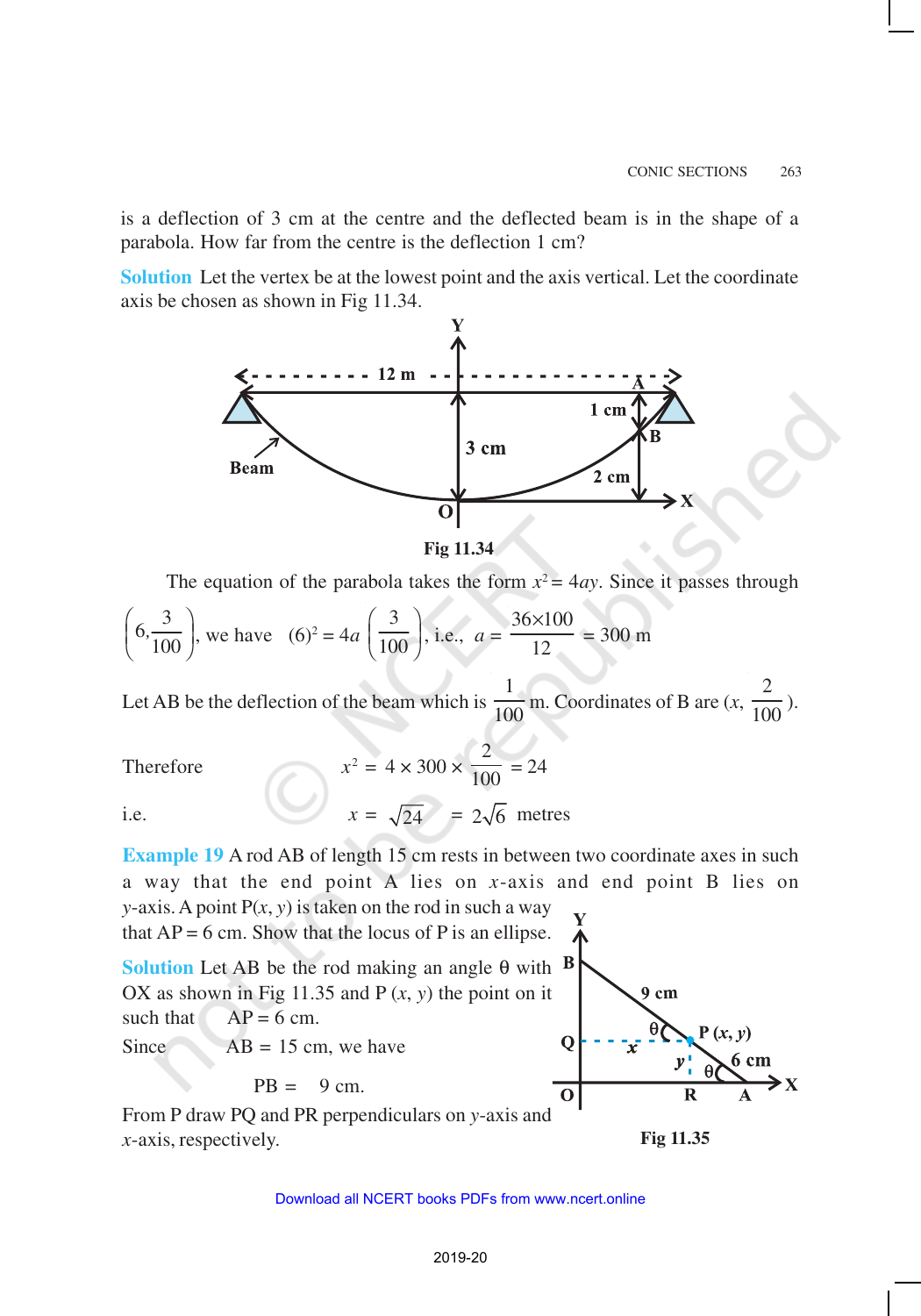From 
$$
\triangle
$$
 PBQ,  $\cos \theta = \frac{x}{9}$ 

From 
$$
\triangle
$$
 PRA,  $\sin \theta = \frac{y}{6}$ 

Since  $\cos^2 \theta + \sin^2 \theta = 1$ 

$$
\left(\frac{x}{9}\right)^2 + \left(\frac{y}{6}\right)^2 = 1
$$

$$
\frac{x^2}{9} + \frac{y^2}{25} = 1
$$

81 36

1

or

Thus the locus of P is an ellipse.

# *Miscellaneous Exercise on Chapter 11*

- **1.** If a parabolic reflector is 20 cm in diameter and 5 cm deep, find the focus.
- **2.** An arch is in the form of a parabola with its axis vertical. The arch is 10 m high and 5 m wide at the base. How wide is it 2 m from the vertex of the parabola?
- **3.** The cable of a uniformly loaded suspension bridge hangs in the form of a parabola. The roadway which is horizontal and 100 m long is supported by vertical wires attached to the cable, the longest wire being 30 m and the shortest being 6 m. Find the length of a supporting wire attached to the roadway 18 m from the middle.
- **4.** An arch is in the form of a semi-ellipse. It is 8 m wide and 2 m high at the centre. Find the height of the arch at a point 1.5 m from one end.
- **5.** A rod of length 12 cm moves with its ends always touching the coordinate axes. Determine the equation of the locus of a point P on the rod, which is 3 cm from the end in contact with the *x*-axis.
- **6.** Find the area of the triangle formed by the lines joining the vertex of the parabola  $x^2 = 12y$  to the ends of its latus rectum.
- **7.** A man running a racecourse notes that the sum of the distances from the two flag posts from him is always 10 m and the distance between the flag posts is 8 m. Find the equation of the posts traced by the man.
- **8.** An equilateral triangle is inscribed in the parabola  $y^2 = 4$  *ax*, where one vertex is at the vertex of the parabola. Find the length of the side of the triangle.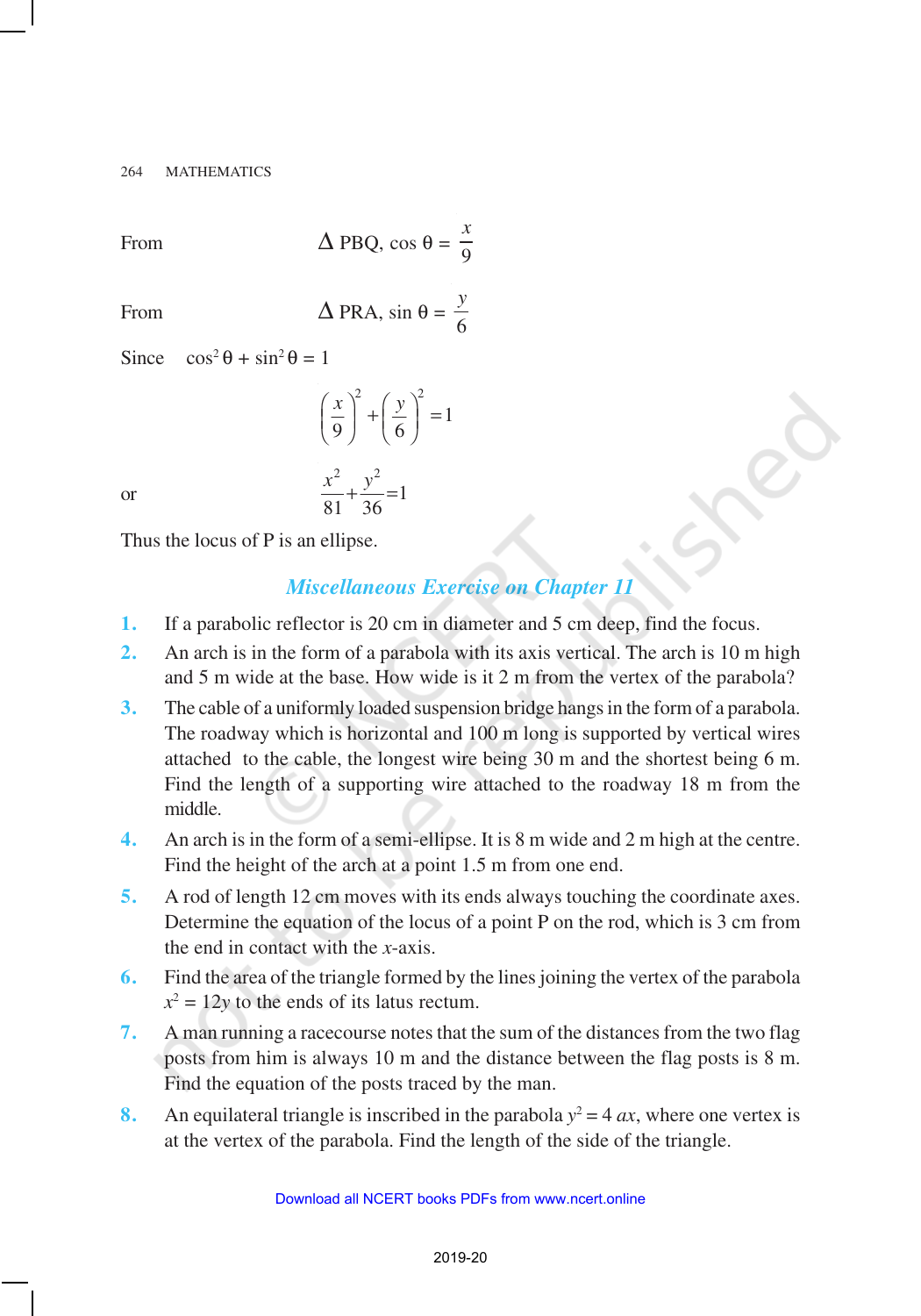### *Summary*

In this Chapter the following concepts and generalisations are studied.

- $\triangle$  A circle is the set of all points in a plane that are equidistant from a fixed point in the plane.
- $\triangle$  The equation of a circle with centre  $(h, k)$  and the radius *r* is

$$
(x - h)^2 + (y - k)^2 = r^2.
$$

- ®A parabola is the set of all points in a plane that are equidistant from a fixed line and a fixed point in the plane.
- The equation of the parabola with focus at  $(a, 0)$   $a > 0$  and directrix  $x = -a$  is

$$
y^2 = 4ax.
$$

- ®Latus rectum of a parabola is a line segment perpendicular to the axis of the parabola, through the focus and whose end points lie on the parabola.
- riangleright of the latus rectum of the parabola  $y^2 = 4ax$  is 4*a*.
- ®An *ellipse* is the set of all points in a plane, the sum of whose distances from two fixed points in the plane is a constant.
- The equation of an ellipse with foci on the *x*-axis is  $\frac{x^2}{2} + \frac{y^2}{12}$  $\frac{x^2}{a^2} + \frac{y^2}{b^2} = 1$  $\frac{a^2}{a^2} + \frac{b^2}{b^2} = 1$ .
- ®Latus rectum of an ellipse is a line segment perpendicular to the major axis through any of the foci and whose end points lie on the ellipse.
- ► Length of the latus rectum of the ellipse <math>\frac{x^2}{a^2} + \frac{y^2}{b^2} = 1</math> is  $2b^2$  $\frac{b}{a}$ .
- $\blacklozenge$  The eccentricity of an ellipse is the ratio between the distances from the centre of the ellipse to one of the foci and to one of the vertices of the ellipse.
- ®A hyperbola is the set of all points in a plane, the difference of whose distances from two fixed points in the plane is a constant.

The equation of a hyperbola with foci on the *x*-axis is :  $\frac{x^2}{2} - \frac{y^2}{12}$  $\frac{x^2}{a^2} - \frac{y^2}{b^2} = 1$  $a^2$  *b*  $-\frac{y}{2}$  =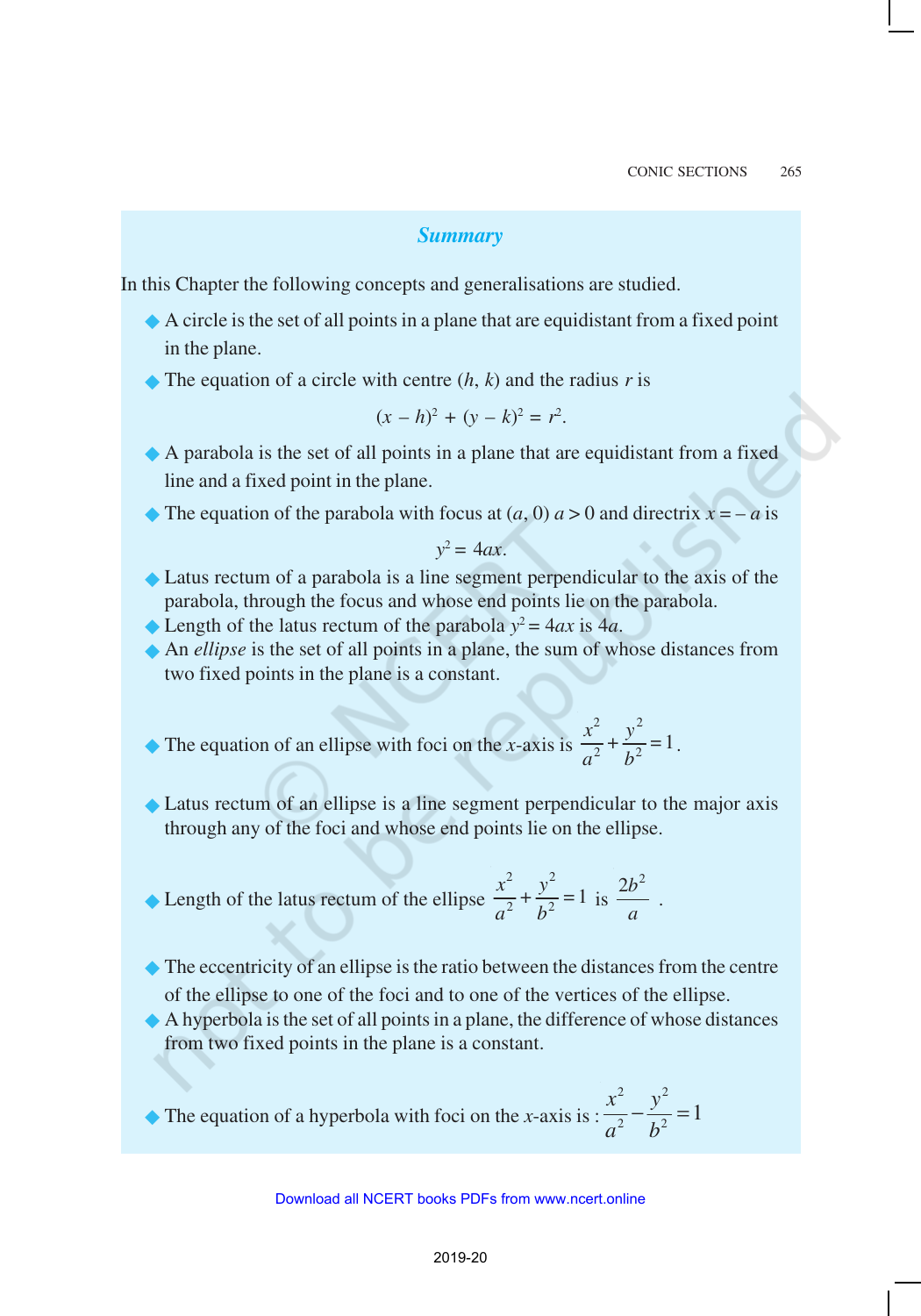®Latus rectum of hyperbola is a line segment perpendicular to the transverse axis through any of the foci and whose end points lie on the hyperbola.

► Length of the latus rectum of the hyperbola : 
$$
\frac{x^2}{a^2} - \frac{y^2}{b^2} = 1
$$
 is :  $\frac{2b^2}{a}$ .

 $\blacklozenge$  The eccentricity of a hyperbola is the ratio of the distances from the centre of the hyperbola to one of the foci and to one of the vertices of the hyperbola.

## *Historical Note*

Geometry is one of the most ancient branches of mathematics. The Greek geometers investigated the properties of many curves that have theoretical and practical importance. Euclid wrote his treatise on geometry around 300 B.C. He was the first who organised the geometric figures based on certain axioms suggested by physical considerations. Geometry as initially studied by the ancient Indians and Greeks, who made essentially no use of the process of algebra. The synthetic approach to the subject of geometry as given by Euclid and in *Sulbasutras*, etc., was continued for some 1300 years. In the 200 B.C., Apollonius wrote a book called '*The Conic*' which was all about conic sections with many important discoveries that have remained unsurpassed for eighteen centuries.

Modern analytic geometry is called '*Cartesian*' after the name of Rene Descartes (1596-1650) whose relevant 'La Geometrie' was published in 1637. But the fundamental principle and method of analytical geometry were already discovered by Pierre de Fermat (1601-1665). Unfortunately, Fermats treatise on the subject, entitled *Ad Locus Planos et So LIDOS Isagoge* (Introduction to Plane and Solid Loci) was published only posthumously in 1679. So, Descartes came to be regarded as the unique inventor of the analytical geometry.

Isaac Barrow avoided using cartesian method. Newton used method of undetermined coefficients to find equations of curves. He used several types of coordinates including polar and bipolar. Leibnitz used the terms '*abscissa*', 'ordinate' and 'coordinate'. L' Hospital (about 1700) wrote an important textbook on analytical geometry.

Clairaut (1729) was the first to give the distance formula although in clumsy form. He also gave the intercept form of the linear equation. Cramer (1750)